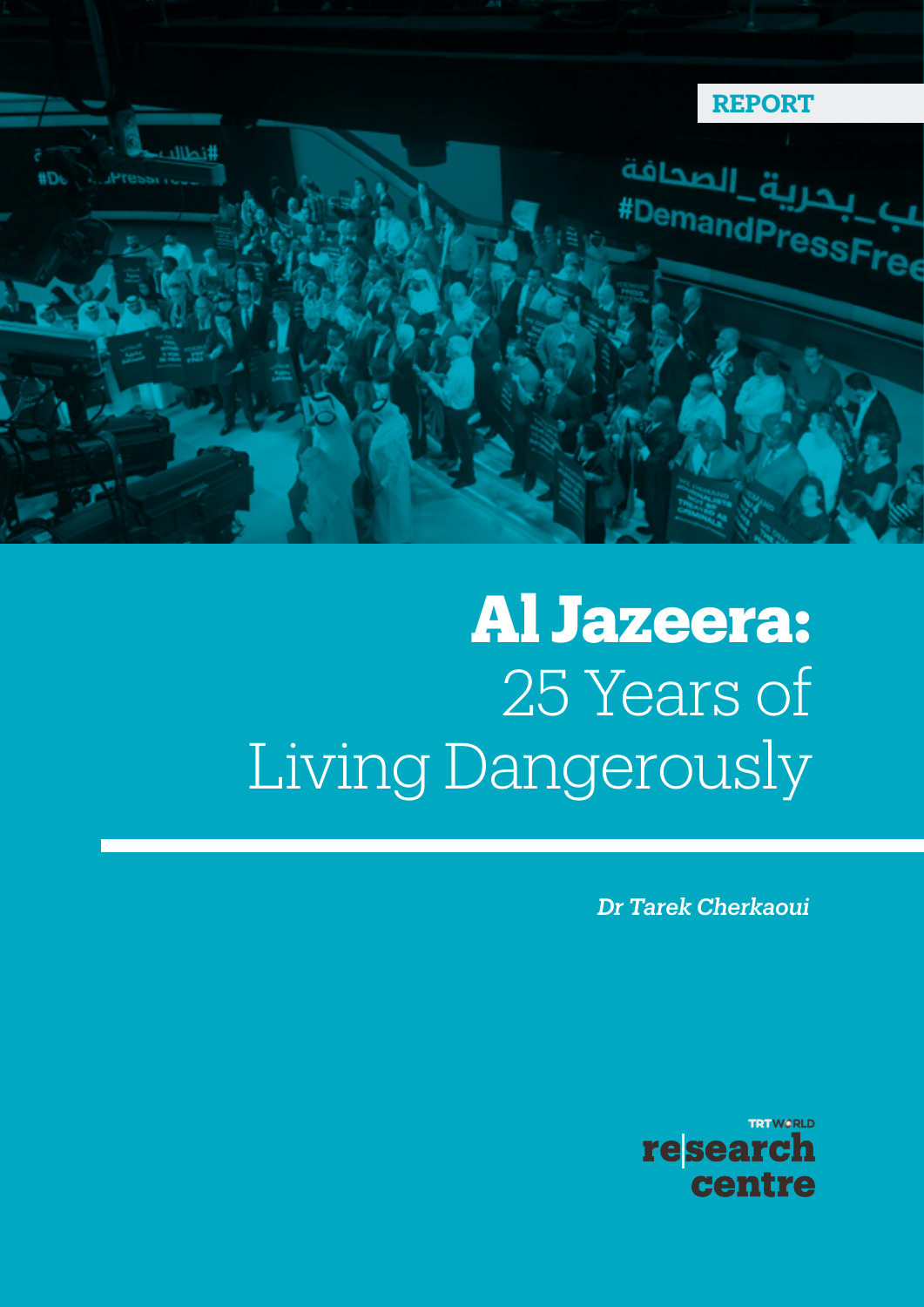**DISCUSSION PAPER REPORT**

# **Al Jazeera:** 25 Years of Living Dangerously

*Dr Tarek Cherkaoui*

*This report was originally published in the academic journal "The Political Economy of Communication" Vol 9, No 2* 

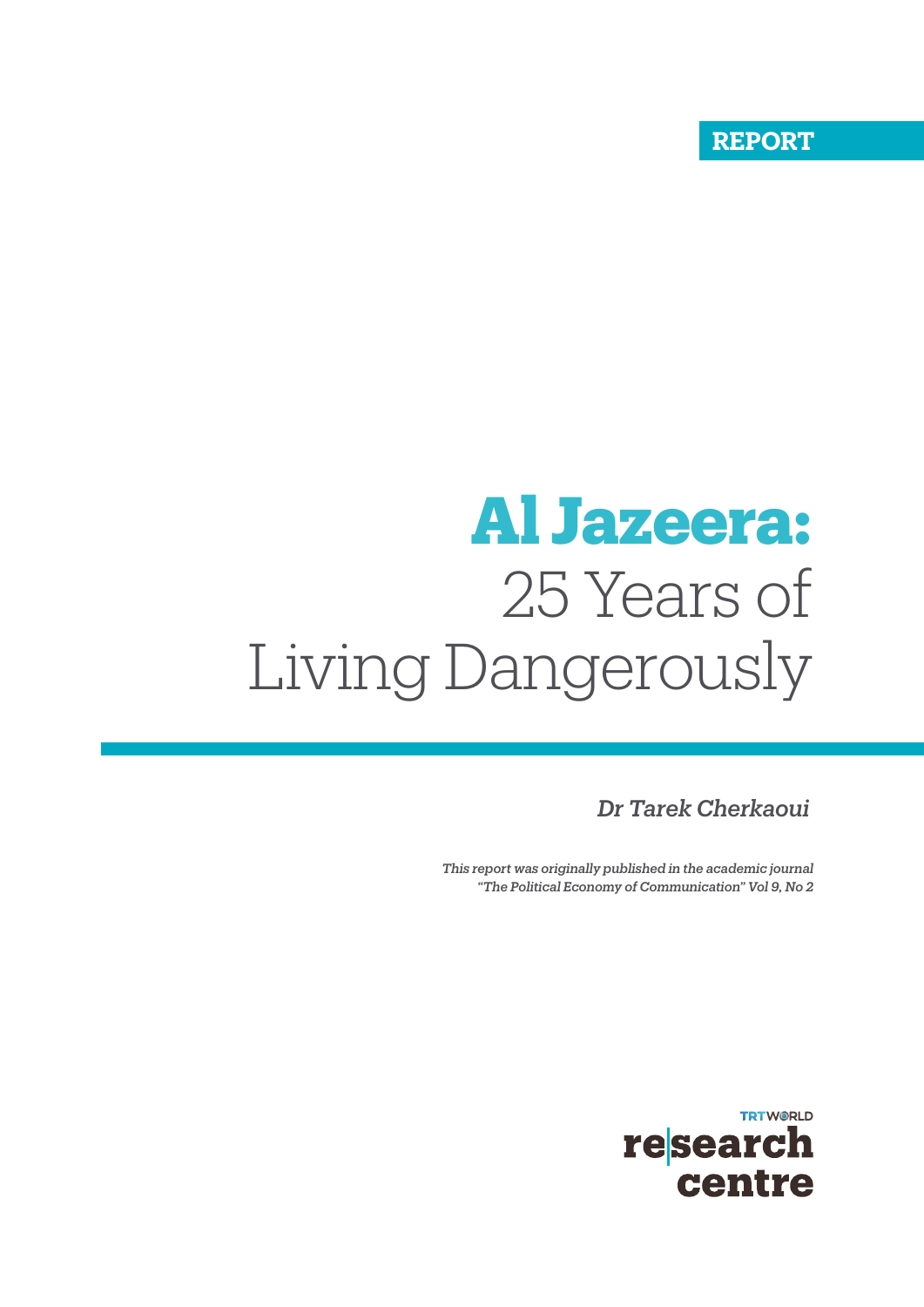**Al Jazeera:** research 25 Years of Living Dangerously

#### **© TRT WORLD RESEARCH CENTRE**

ALL RIGHTS RESERVED

#### **WRITTEN BY**

Dr Tarek Cherkaoui

#### **PUBLISHER**

TRT WORLD RESEARCH CENTRE

*May 2022*

#### **TRT WORLD İSTANBUL**

AHMET ADNAN SAYGUN STREET NO:83 34347

ULUS, BEŞİKTAŞ

İSTANBUL / TURKEY

#### **TRT WORLD LONDON**

PORTLAND HOUSE

4 GREAT PORTLAND STREET NO:4

LONDON / UNITED KINGDOM

#### **TRT WORLD WASHINGTON D.C.**

1819 L STREET NW SUITE 700 20036

WASHINGTON DC

www.trtworld.com

researchcentre.trtworld.com

The opinions expressed in this report represent the views of the author(s) and do not necessarily reflect the views of the TRT World Research Centre.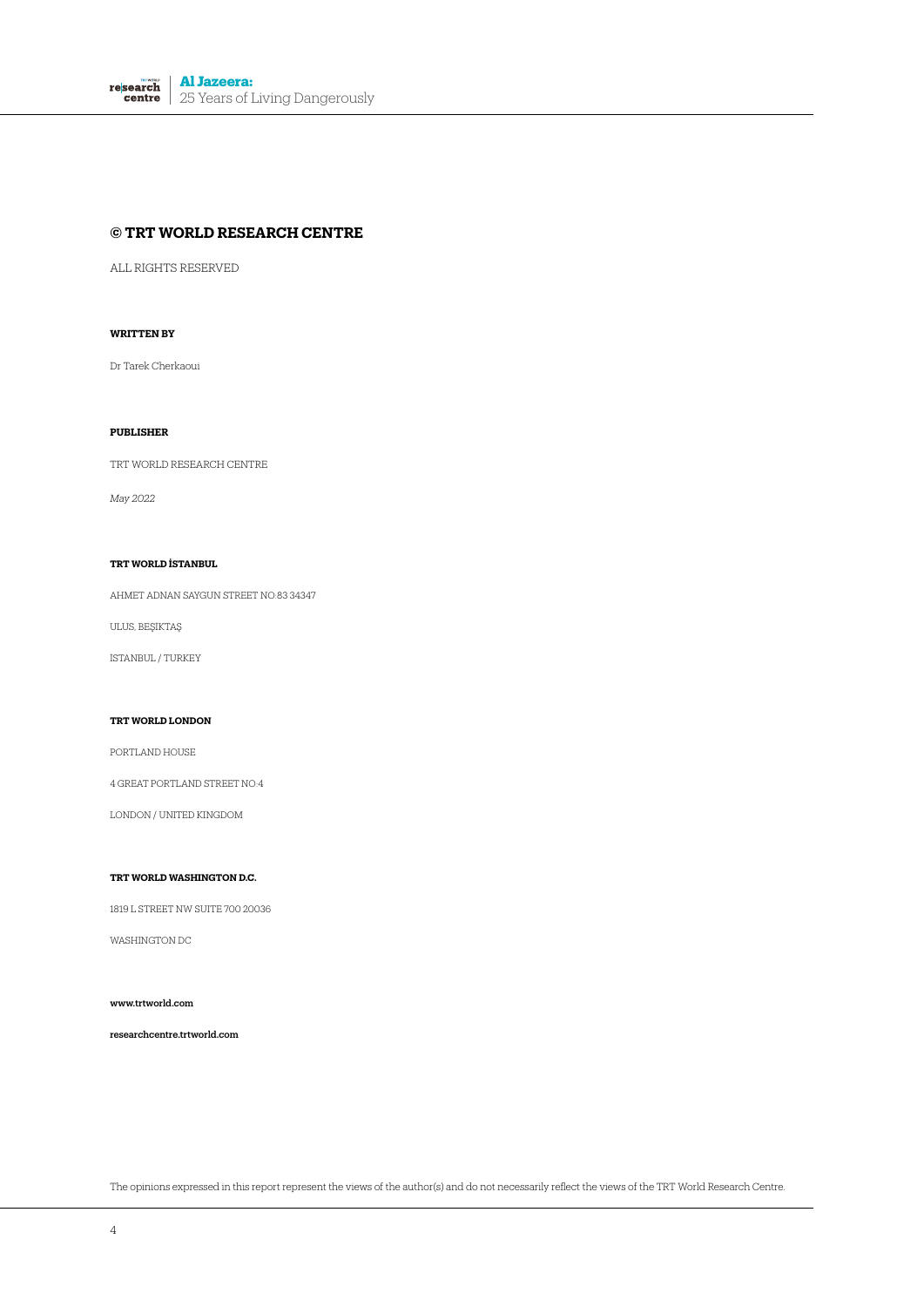# **Introduction**

n 1 November 2021, Al Jazeera celebrated its 25-year-anniversary. Since inception, it has been beset with an astonishing number of threats and attacks It I November 2021, Al Jazeera celebrated its 25-year-anni-<br>versary. Since inception, it has<br>been beset with an astonishing<br>number of threats and attacks<br>that were supposed to intimidate the network and

prevent reportage in one of the world's most conflict-stricken regions. Al Jazeera has been a trailblazer in the Middle East and North Africa (MENA) region, putting forward stories and perspectives that would have otherwise never been covered by local or regional media. The network has tapped into a 350 million plus audience of primarily Arab-speaking viewers in more than twenty-two countries. The network's championing of democracy and human rights amidst popular uprisings has attracted the ire of dictators in the region. Here it is important

to acknowledge the international context. Since the collapse of the first, second, and third worlds and the globalisation of media communication, framings of geopolitical reality have become essentially contested. Such was evident in Al Jazeera's daring coverage of the 2000 Intifada, the 2001 War on Afghanistan, and the 2003 US invasion of Iraq. In the latter context, the human cost of the war and the despoliation of Arab/Muslim sovereignty and heritage was emphasised. Significant airtime given to anti-war reactions and oppositional worldviews exemplified the de-Westernisation of global media communication. In this commentary, all these aspects will be examined as will the corporate, socio-political, and geopolitical complexities surrounding the rise of this resilient news media organisation.



*Gaza City on August 08, 2017, to denounce the order to shut down Al Jazeera television's operations issued by the Israeli government over accusations that the channel had promoted violence in response to provocations at the al-Aqsa mosque compound. (Ali Jadallah - Anadolu Agency)*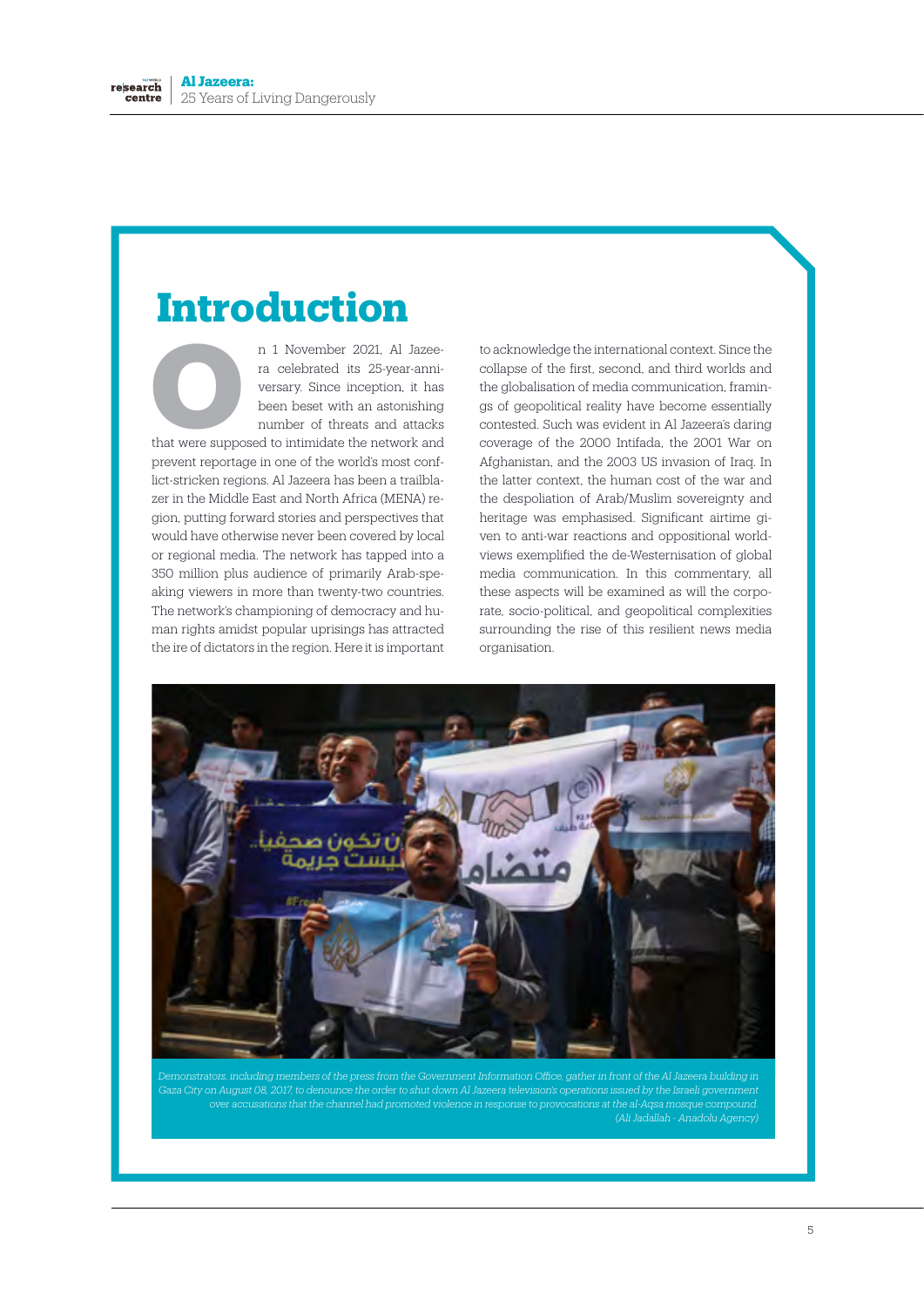# **Al Jazeera Emerges**

#### *Global television ecology*

Since World War I, international broadcasting has been at the centre of news production. This form of broadcasting was almost exclusively a state business, as governments used it as a tool of strategic communication and public diplomacy. World War II and the Cold War witnessed heated contests between state and public broadcasters of the different protagonists (e.g., BBC, Radio Free Europe, Radio Moscow). However, the post-Cold War period saw a decline in these government-funded media, while privately-owned global satellite news networks (e.g., CNN, Sky News, and MSNBC) came to prominence in the 1980s and early 1990s.

Western dominance over information flows had been observed by the United Nations Educational, Scientific, and Cultural Organisation (UNESCO) since the late 1970s. Many UNESCO members called for reform of the global media order at that juncture. The MacBride Commission, a UNE-SCO panel, issued a report titled "Many Voices, One World" (1980), questioning the equitability of the world information order. Global news agencies were criticised for favouring news from the West while ignoring other geographical areas. The report also observed that four major news agencies controlled over 80 per cent of global news flows, and a small number of developed countries dominated almost 90 per cent of radio broadcasting (Masmoudi, 1979).

However, such criticism fell on deaf ears, and the fall of the Soviet Union only exacerbated the situation. Western corporations took advantage of the new world order while enjoying technological breakthroughs in information and communication technology that allowed the real-time delivery of information. The prevalence of mega-corporations over the media field, including television, radio, film, music, and digital media, reached extremely high levels from the mid-1990s onwards. Ninety percent of global media (TV, radio, news, digital) became dominated by six super-powerful corporations: Viacom-CBS, Comcast, Newscorp, Disney, Time-Warner, and Sony (Sanders, 2017). In 2006, a study produced by Leeds University Professor Christopher Paterson analysed foreign news coverage in online news sources. The study suggested that somewhere between 50 and 85 per cent of online news comes from verbatim news agency use -- Reuters, AP, AFP (Paterson, 2007: 62). Similarly, Professor Daya Thussu asserted in 2006 that Reuters and the television arm of AP, largely controlled the global flow of audio-visual news material (Thussu, 2006: 152). Thussu observed that the three agencies (Reuters, AP,

and AFP) "may often reflect Western, or more specifically, US editorial policies" (Thussu, 2006: 153).

Against this background, there has been much debate about the influence of global television networks over national foreign policies and the outcomes of world events (Gilboa, 2005). One often cited trend is the "CNN effect," a term coined during the US intervention in Somalia (1992- 1993). This illustrates the purported power that global media corporations have in shaping public opinion agendas and influencing decision-making during international crises. Meanwhile, global news outlets altered the journalism business significantly. They created "a system of newsgathering, editing and distribution not based on national or regional boundaries" (Reese, 2006: 242).

More importantly, news journalism morphed into a corporate, business-oriented model. Business-friendly news products pervaded the media, inundating audiences with "advertising, infomercials, and other corporately sponsored current affairs programmes" (Hope, 2006: 279-280). Little space was left for in-depth analyses or exhaustive investigations. Worse, low-cost news production became the motto of the day, i.e., global television networks offered only tiny budgets for international newsgathering, denting the latter's quality significantly.

The one-sidedness and lack of political nuance in covering international events, Western-centric editorial policies, and the primacy of corporate definitions concerning truth and accuracy affected the credibility of global news media in the international arena. In turn, this state of affairs encouraged governments and other entities from diverse locations to become part of the "contra-flow" phenomenon. The latter encapsulates non-Western attempts to reverse dominant Western information flows (Thussu, 2007: 50). Hence, from the mid-1990s onwards, new players joined the exclusive club of predominantly Western broadcasters. Networks from countries such as Qatar, Saudi Arabia, Brazil, Russia, China, Venezuela, India, Iran, and others started broadcasting via satellite, aiming to reach transnational and global audiences.

Al Jazeera was conceived during the First Gulf War (1991). At that time, the American-led war on Iraq had the effect of an earthquake, politically and media-wise. Arab societies were left without agency or voice, as the war was chronicled through Western lenses. During that war, CNN outmanoeuvred all competition to become the primary and instant chronicler of the conflict. Time magazine praised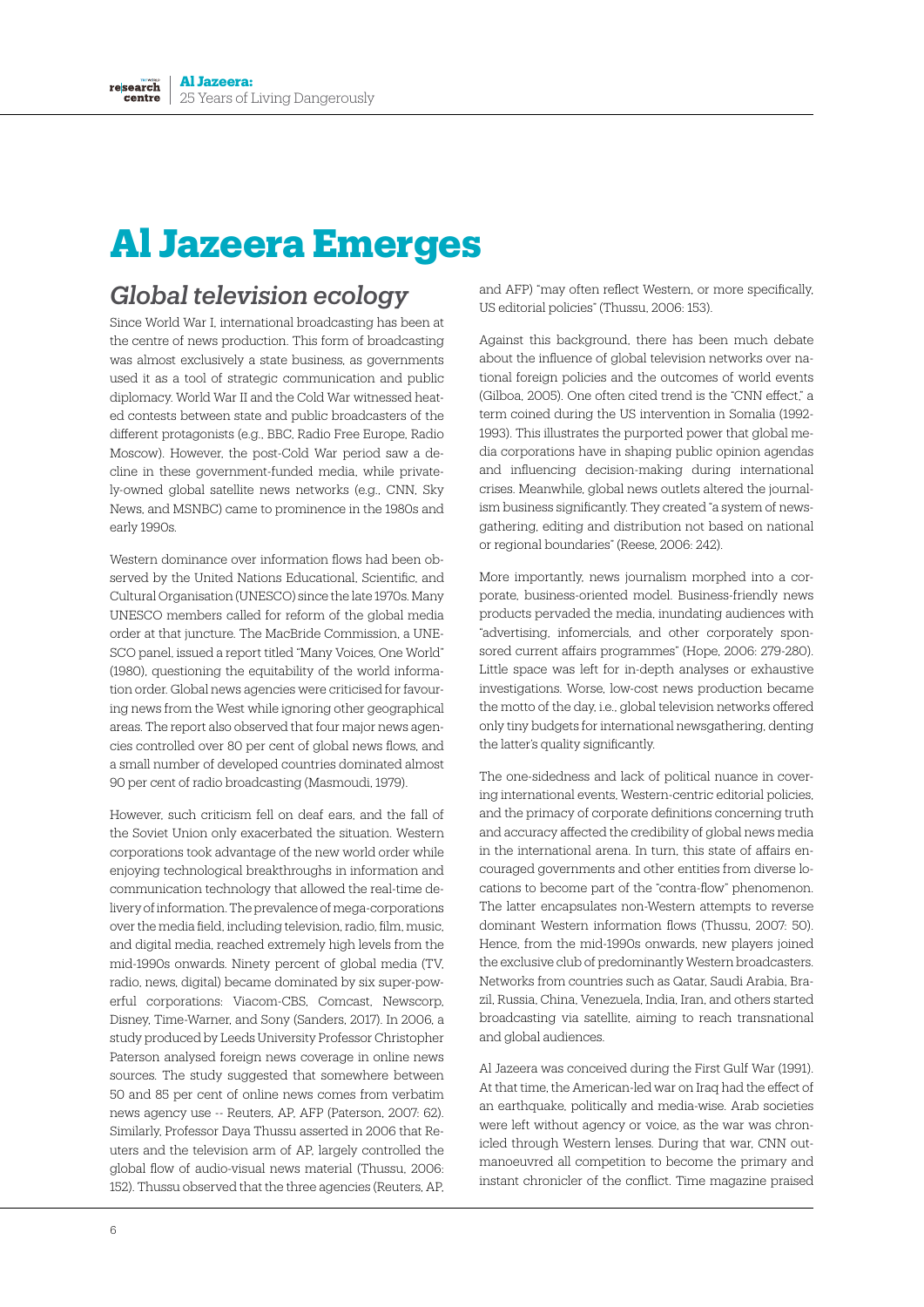

*Smoke rises after an Israeli strike on a building in Gaza City that housed the offices of Al Jazeera and the Associated Press on May 15, 2021. (Ali Jadallah - Anadolu Agency)*

CNN for providing "an exceptional and perhaps unprecedented, live account of the start of war from inside an enemy capital" (Zelizer, 2002: 71). Many governments around the world, ranging from China to Venezuela, surely noted this widening gap in media capabilities and the ensuing loss of political and diplomatic influence.

The Arab regimes which supported the 1991 US-led war on Iraq felt vulnerable as their media machines had neither the credibility nor the capabilities for selling their alliance with Washington to domestic populations. Arab stateowned television outlets, in a state of advanced decay, simply relayed the ineffectual routines of local dictators. For instance, Saudi television failed to mention Iraq's invasion of Kuwait more than 48 hours after it occurred. The inefficiency of government-controlled media, prompting the Saudi regime to go on a shopping spree and acquire satellite broadcasting media internationally.

Consequently, Saudi-sponsored Satellite broadcasters mushroomed after the 1991 war. Stations, such as MBC (1991) and ART (1994), started their operations, reaching Arab viewers throughout the MENA region. These outlets proposed entertainment with light news. However, the Saudis wanted more and tried to venture into 24/7 news broadcasting. They commissioned the BBC to establish a channel called ORBIT. However, at about the same time, the BBC aired some critical programmes about the Saudi Royal family, prompting the regime to retaliate against the BBC and stop the ORBIT project in April 1996. Qatar's emir got wind of the sudden annulment of this endeavour and contacted journalists involved in this project. He then established a three-member committee to follow up and establish the new satellite channel. Initially, a mix of entertainment and news was considered, but afterwards, the decision was made to establish a professional 24/7 news TV station, and Al Jazeera was born. At first, the latter was only targeting transnational audiences in the Middle East and went to air for merely six hours a day (it began operating 24 hours a day in January 1999). Its programmes were aired initially in Arabic, reaching Arab countries as well as the Arab diaspora in the West. In 2006, Al Jazeera English was inaugurated, and the quest for a more global reach began.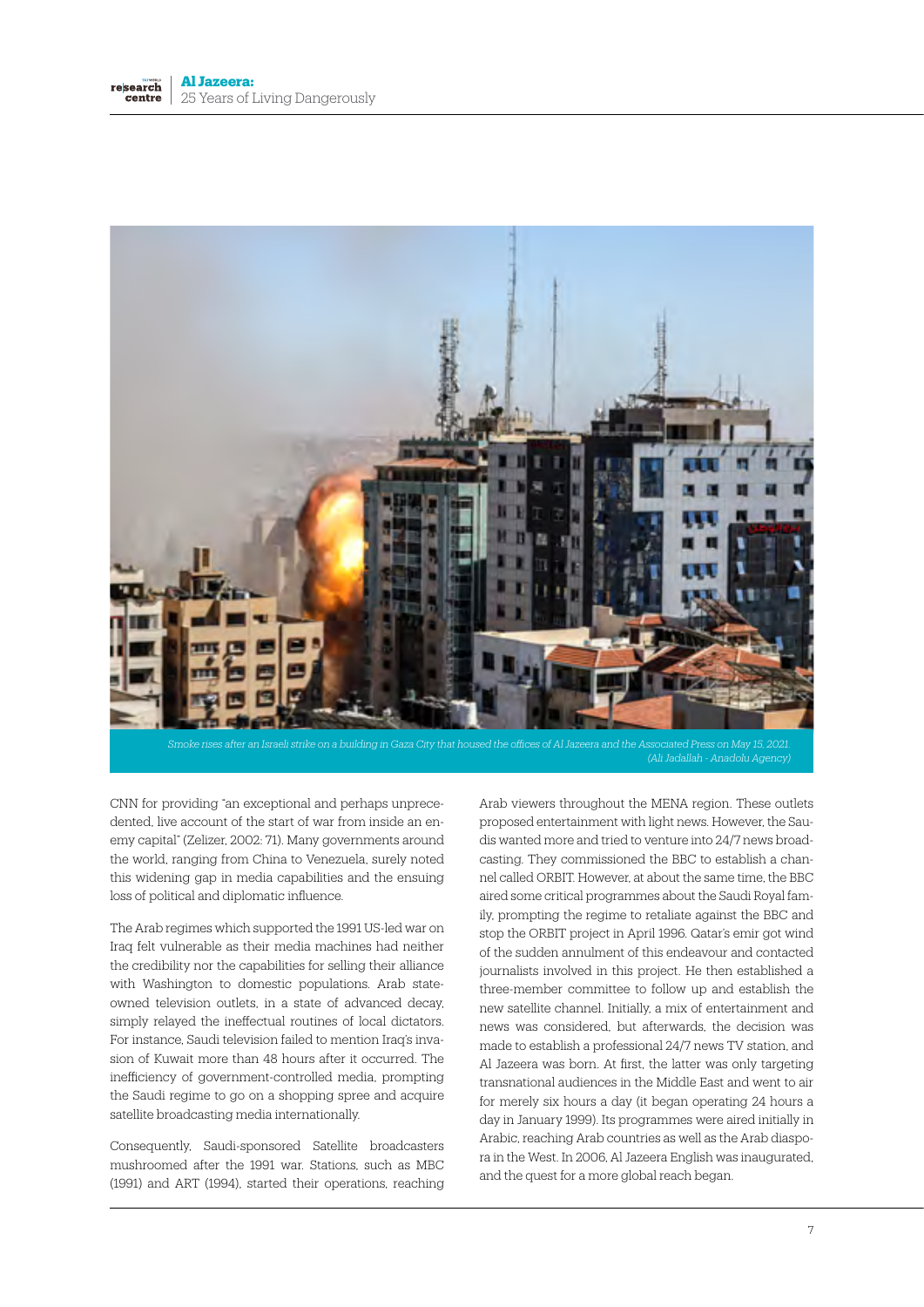## *Geopolitical background*

From the onset, Al Jazeera was born out of complex geopolitical dynamics. The 1991 Gulf War had major ramifications for the region. By invading Kuwait, Saddam Hussain proved to the region that Saudi protection was inadequate. The political and economic costs of American protection affected all Gulf countries. Therefore, an influential fraction within the Qatari elite wanted an independent course of action outside of Saudi suzerainty. This path was set by Sheikh Hamad bin Khalifa Al Thani, who took the reins of power in 1995 and immediately pursued a more independent foreign policy. He also wanted to modernise his nation by capitalising on vast domestic energy resources. There are allegations that the Saudis tried to oust him via two attempted coups. Moreover, Riyadh engaged in a complex stratagem to put pressure on Qatar via a series of land grabs, border incidents, and attempts to prevent Qatar from exporting its energy resources. The latter ploy was possible, as Qatar's only land passage passes through Saudi Arabia (all Qatar's energy exports via land pipelines must go through Saudi territory). Faced with such an impediment, Qatar circumvented Saudi territory by exporting liquefied natural gas (LNG) through maritime routes, becoming at one stage the world's largest LNG exporter, and fully exploiting the basin it shares with Iran—Saudi Arabia's arch-rival.

The large revenues enabled Qatar to realise its modernisation plans and create a comparative advantage vis-àvis its neighbours. This strategy required soft power and public diplomacy to build a new image. Qatar moved away from being a little-known Gulf oil producer to that of an indispensable player in global politics. Enjoying extreme affluence in a dangerous neighbourhood can be risky. The more so when regional hegemons, such as Iran, and Saudi Arabia try to impose their diktat in the region. Deployment of all available diplomatic tools plus soft power enabled Qatari leaders to engage with a multitude of international political players and widen their international networks.

Qatar's strategy is wide and encompassing. It aspires to transform Qatar into a series of financial, transport, education, cultural, sport, and media hubs that would connect the region to the world and attract visitors and talents. Such a plan, designed to energise the local economy beyond hydrocarbon revenues, would advance the nation's branding and encourage tourism and the creative industries. The media component of this strategy is deeply intertwined with Qatar's political role, especially when it comes to mediation and peace facilitation [1].

#### *Judicious choices*

During the inception of Al Jazeera, the Qatari authorities hired the best Arab journalists, who were trained by the BBC to the highest standards of news journalism and did not intrude on the new network's editorial policy.

At the forefront of this policy is Faisal al-Kasim, a Syrian Druze with a PhD in English literature. Previously, he was with the BBC (Arabic Service) as a news producer and anchor. Al-Kasim became famous as the presenter for Al Ittijah Al Mo'akis (The Opposite Direction), a weekly talk show that boosted Al Jazeera's ratings in the first decade. The programme tackled some of the deepest political, social, and cultural issues in Arab society. It regularly hosted opponents of Arab regimes, triggering a storm of official measures against Al Jazeera from different governments unaccustomed to being criticised on air. For example, in November 1998, the Jordanian authorities closed the Al Jazeera's bureau in Amman (Sakr, 2001: 120). On 27 January 1999, the programme featured a heated debate about the Algerian civil war (Dec 1991- Feb 2002), in which a member of the opposition exposed the bloody human rights record of the military regime. As a result, the Algerian authorities shut down the electricity source to the capital Algiers (and some other cities) to stop the programme from being watched by the population (Zednik, 2002). Faisal Al- Kasim acknowledges the large latitude he had. He wrote:

> Al- Jazeera's editorial policy is so lax that I am hardly ever given orders regarding programme content. The station has an even wider scope of freedom than the BBC Arabic radio, where I worked for ten years. I tackle issues that I never even dreamed of covering during my service at the BBC (Al-Kasim, 1999).

In the first decade of its existence, Al Jazeera placed a high threshold for the freedom of expression, offering a platform for opposition personalities and controversial figures while also exposing the human rights abuses and corruption within various regimes. Incidentally, while investing in media soft power, Qatar paid a hefty price, as its relations with other governments suffered. Arab regimes recalled their ambassadors from Doha on various occasions, whereas Al Jazeera personnel became persona non grata in numerous situations with offices in the Arab region routinely closed. However, these pressures were rebuffed each time. Qatari officials repeatedly said they would not interfere with Al Jazeera's editorial independence (Lage, 2005).

Al Jazeera's problems were also compounded by its daring international coverage. On 28 September 2000, the provocative visit of the-then Israeli Prime Minister Ariel Sharon to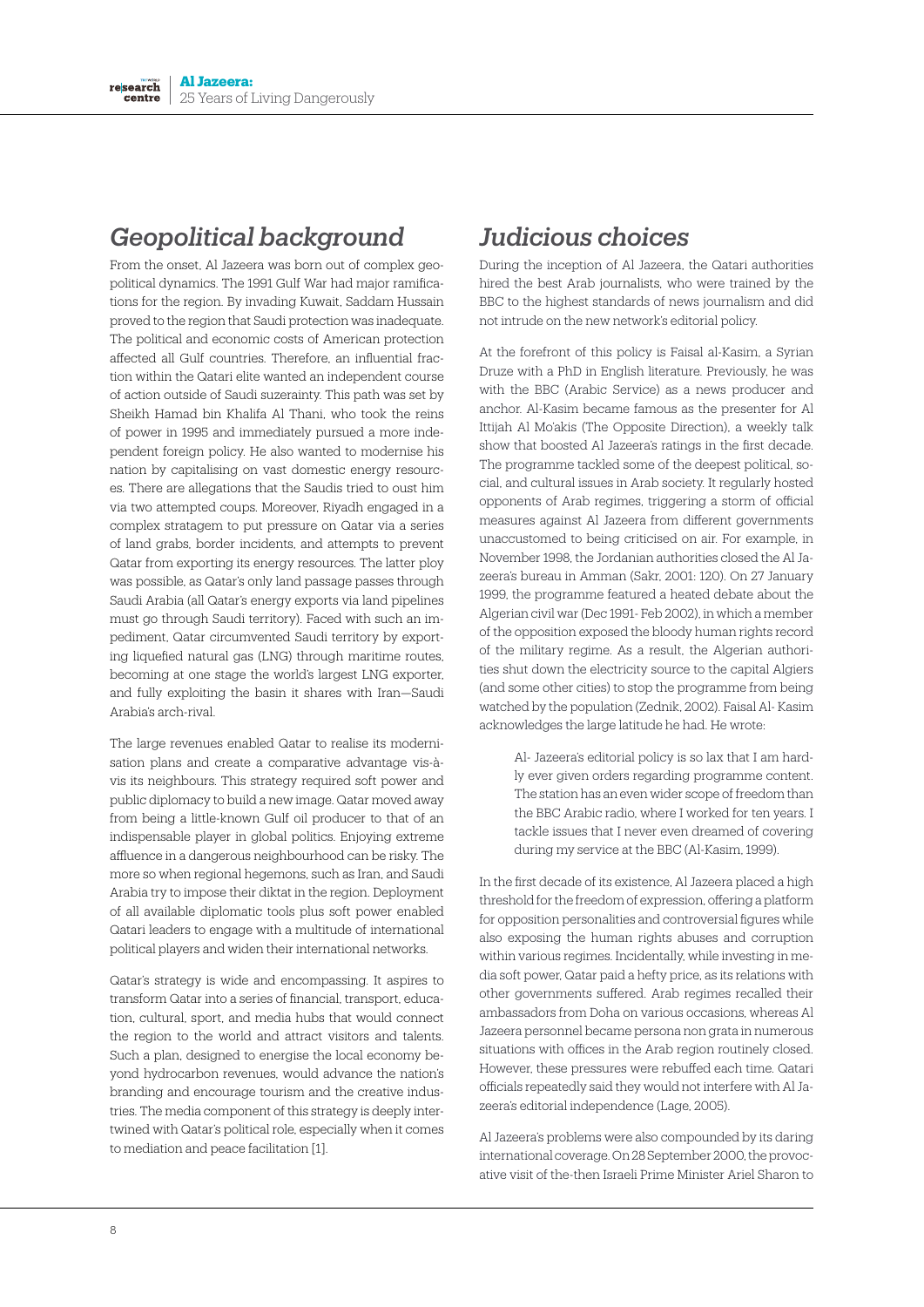the Al-Haram Mosque in Jerusalem triggered the second Palestinian Intifada (Al Aqsa intifada). Al Jazeera made sure to report on the ensuing death and mayhem among Palestinian protesters, airing graphic footage and discussing abuses of power, unlike other Western television networks. This approach reinforced the credibility of Al Jazeera in the Arab World, earning the Doha-based network some of its highest viewership ratings ever, although it infuriated Shimon Peres, the Israeli foreign minister (Miles, 2005: 95–96).

Al Jazeera also burnished its credentials while covering the 2001 US war on Afghanistan. It was present in Taliban-controlled areas and provided live coverage of the US war operations, highlighting the resulting civilian casualties (Hickey, 2002). Al Jazeera also aired videotapes of Osama bin Laden, prompting major international new outlets to purchase its footage. The Qatar-based network also provided very critical coverage of the War on Iraq in 2003. British media reports suggested that President George W. Bush discussed with British Prime Minister Tony Blair the possibility of bombing Al Jazeera's headquarters in Qatar in April of 2004 (Sullivan and Pincus, 2005).

Al Jazeera's impactful coverage increased competition for the audiences in the region. While Saudi-owned Al-Arabiya, UAE-owned Sky News Arabia, and other Arab-owned media mushroomed, various western governments also launched their own Arabic services, trying to beat Al Jazeera in its own game. Examples include Al-Hurra (funded by the US government), BBC Arabic, France 24, Russia Today, and Deutsche Welle.

## *Organisational framework*

In the inception phase, the Qatari authorities decided to establish Al Jazeera neither as a public broadcaster nor as a purely private entity. The former option would closely tie the network to governmental decision-making, while the latter would put in question any form of sustained financial support by the government. Therefore, under Qatari law (Law No. 21 of 2006), Al Jazeera was founded as a "private corporation for public benefit". Such a formula offered the best of both worlds. The network would have ample autonomy while also receiving generous financial backing from the State of Qatar.

Qatar is the originator of this hybrid model in international broadcasting (Samuel-Azran, 2013: 1293). Accordingly, the news channel retains its independence over day-today reporting, but the state still retains subtle control over thin red lines concerning editorial policy and high-level public diplomacy endeavours. This framework allowed Al Jazeera to grow unhindered. In November 1996, the network received a one-time donation of US\$137 million from

the State of Qatar preceding its launch (Bahry, 2001: 94). Further, annual operating funds of no less than US\$40 million annually was provided for the first years of operation (Bahry, 2001: 95). These amounts were considered a loan that Al Jazeera would need to pay back after 10 years of operation (Sakr, 2001: 56-57). The 10-year target was adopted on the premise that the channel would reach commercial self-sustainability over time, through advertisements, sponsorship agreements, and the sale of footage.

However, this target was never met. Despite high numbers of viewers, Al Jazeera did not reap the financial dividends of its popularity. In fact, Al Jazeera is under a de-facto boycott by major corporations because Saudi Arabia controls the largest media, public relations, and advertising portfolio in the Middle East. Tensions between Al Jazeera and Saudi Arabia prevented the network from tapping into the lucrative Saudi (and pan-Arab) advertising market, as Saudi authorities encouraged advertisers to boycott the Qatar-based outlet (Cherkaoui, 2017b: 108). Al Jazeera's problems with potential advertisers only compounded after the network's daring coverage of the US-led wars in Afghanistan and Iraq, which triggered acerbic comments from the highest echelons of the Bush administration. This flak discouraged multinational corporations from buying advertising space at the channel.

Meanwhile, Al Jazeera's prime footage from its exclusive interviews and coverage of conflict zones (Afghanistan, Iraq, Gaza) attracted increasing demand from Western news organisations, such as CNN and the BBC. The British public broadcaster recognised the superior positioning of Al Jazeera in the region and signed a deal to exchange stories, share facilities, and uplink with the Qatar-based channel. Even so, the network finds it difficult to break even financially without ample flows of advertisements and thus has failed to secure sufficient funding from sources other than the Qatari government.

Regarding the organisational culture, because Al Jazeera Arabic was born in an unchartered news media eco-system, management practices and procedures were built from scratch. This peculiar situation paved the way to a culture of flexibility, out-of-the-box thinking, and reliance on employee resourcefulness (Zayani and Sahraoui, 2007: 43), tempered with some rigorous quality control adopted from the BBC. This mix produced some impressive journalistic programmes and coverage. Al Jazeera, in turn, supported its employees, providing them with job security and financial incentives commensurate with their commitment. At the same time, the management required a high threshold in terms of performance, creating a very demanding work environment.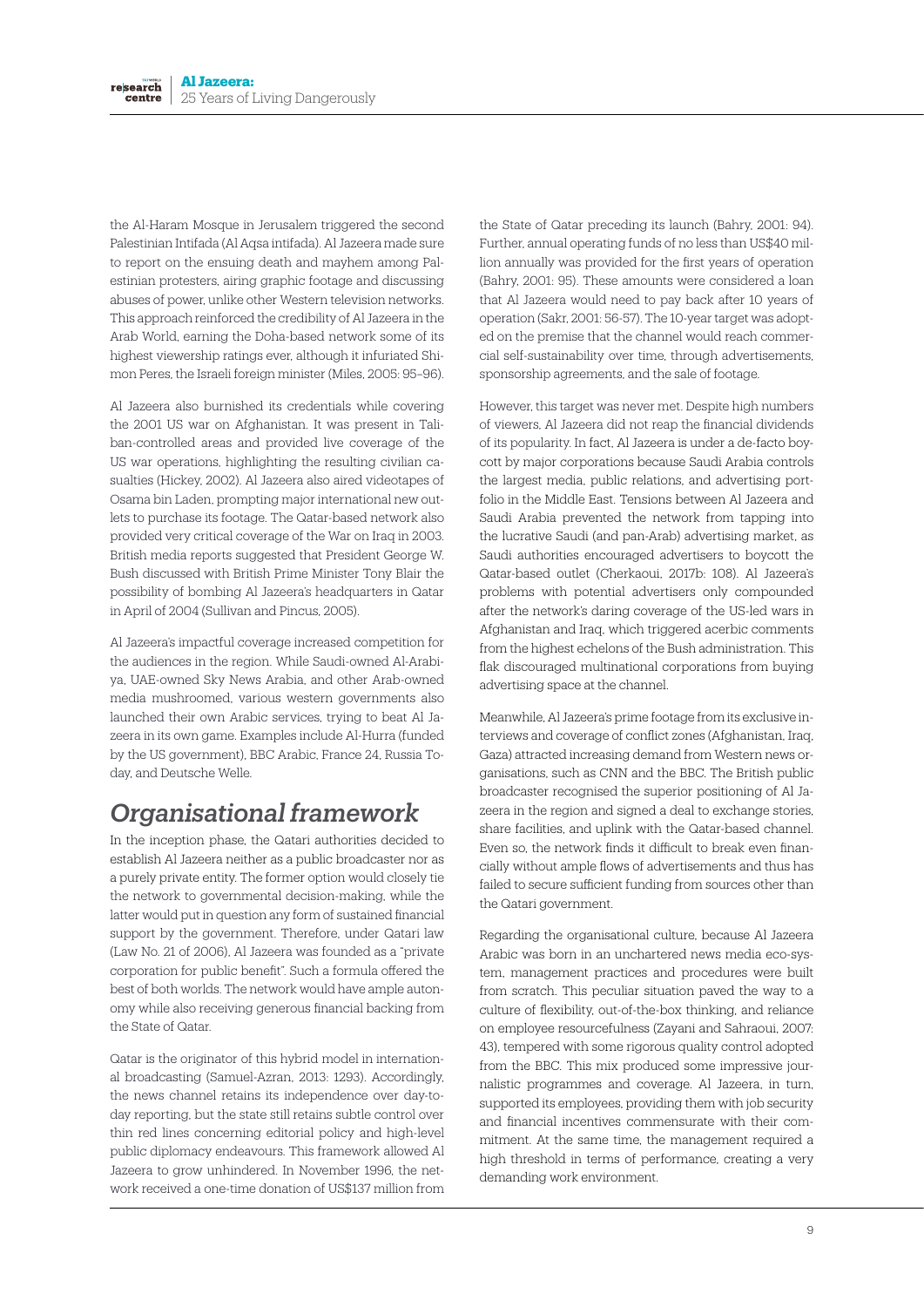In terms of recruitment, Al Jazeera Arabic recruited anchors, correspondents, and staff from every Arab country. The recruits were the best and the brightest talented journalists with in-depth local knowledge. This move not only reinforced the professionalism of the channel but also enhanced the pan-Arab credentials of Al Jazeera Arabic by providing a platform for a cross-fertilisation of views while focusing on key Arab concerns. Furthermore, the network provided prominent space to Arab women anchors and reporters, giving them visibility within the Arab public sphere. Their professionalism was openly recognised throughout the Arab world, affecting the place of Arab women in society positively.

## *Expansion mode*

After the resounding success of its Arabic channel, Al Jazeera decided to expand its reach. The decision to broadcast in English was taken after the US-led invasion of Iraq (2003), in which Western corporate news media failed to provide adequate reporting concerning the rationale for the war and actions on the ground. In this context, it was abundantly clear that there was a big vacuum to fill.

The multi-layered expansion strategy included the launch of new channels and franchises to widen the network's footprint beyond the MENA region and Arabic-speaking diasporas. It also involved content-sharing agreements with other broadcasters. Further, the strategy entailed the extension of Al Jazeera's broadcasting footprint via satellite, cable, and terrestrial broadcast in numerous geographic zones as well as significant development of the network's online and digital operations.

Before launching its English arm officially, Al Jazeera tested the waters by launching its English website in March 2003. Unfortunately, however, the timing coincided with Al Jazeera's decision to air videos of dead and captured American servicemen in Iraq. Within the first 24 hours of the website launch, hackers took down the system (as well as the Arabic website). Additional complications delayed the re-launch of the English website by a few months.

After many back-and-forth, turbulent manoeuvrings with internal and external actors, including heavy pressure applied by the US administration [2], Al Jazeera English (AJE) was launched in 2006. AJE's editorial strategy was designed to be different. This was not going to be a copy of its Arabic sister channel. It has its own managing director, director of news, editorial line and is in a separate building. More importantly, AJE's target audience is not defined by nationalism or political borderlines. It aims to be a genuine voice for the global South, avoiding Western-centric political and cultural representations that prevailed within corporate media's newsrooms.

According to its first managing director, Nigel Parsons, who was interviewed prior to the channel's launch, AJE's decentralised newsgathering would provide a localised point-of-view and a bottom-up approach:

> We kind of reinvented the news gathering process. It is to allow people to see events from the eyes of the people of that region, rather than through foreign eyes, which has tended to be the case in the past. And that is a benefit to both, the viewer inside of the region and the viewer outside of the region. People are tired of seeing themselves through foreign eyes. We want Africans to tell us about Africa. We want Arabs to tell us about the Middle East and Asians to tell us about Asia (Powers, 2009: 161).

AJE's management was in a race against the clock, trying to find the right balance between Al Jazeera Arabic's legacy of fearless yet controversial coverage and Western digestibility; between independent journalism and the funder's foreign policy; between the global south angle and traditional journalism; between international newsworthy events and local journalistic expertise. Global corporate news media is often criticised for "parachute journalism" whereby western journalists are sent to a conflict area with little contextual knowledge and no local language ability. Ultimately, AJE proved adept at juggling all these elements with a single objective in mind: consistently delivering compelling, contextual, and truthful reporting.

In the first few years, AJE established nearly 65 bureaus [3] with broadcasting initially emanating from four hubs-Doha, Kuala Lumpur, London and Washington, DC (Kuala Lumpur was later dropped). These hubs supervise the international bureaus. This approach was designed to decentralise newsgathering and strike a balance between the global and the local. Despite a pledge to adopt a nimble, agile organisation of 300-400 staff members, the number of AJE staffers tripled by 2012. Meanwhile, AJE's visibility increased. "When Al Jazeera English (AJE) was launched in 2006, it was available in more than 80 million households worldwide. By early 2012, this number had jumped to about 250 million. According to the AJE website, the channel's programmes can be seen on television in more than 100 countries on six continents" (Cherkaoui, 2015: 83). The channel truly came to light during the Arab Spring uprisings and received multiple international accolades for its fast-paced, daring, and accurate coverage.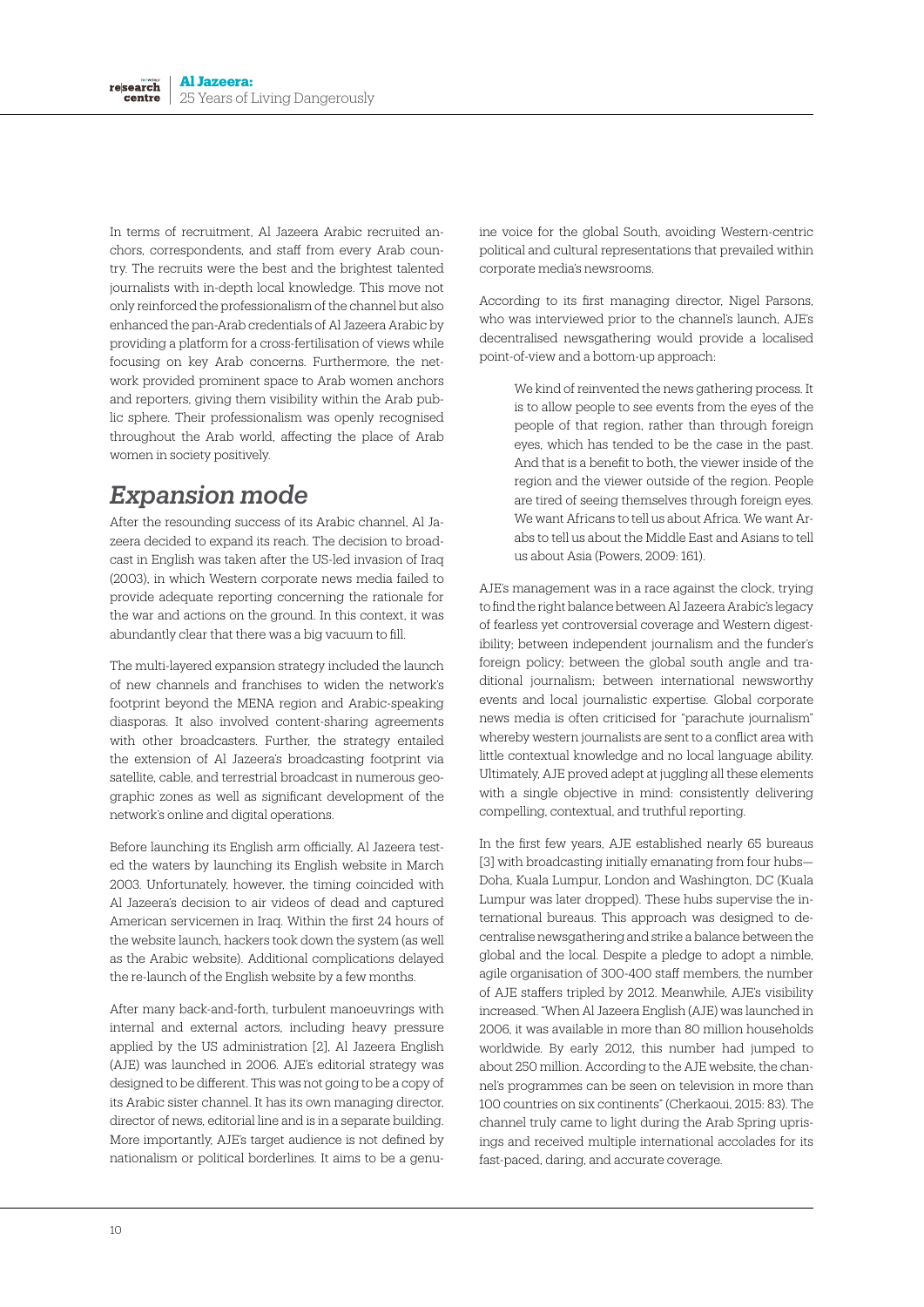Another success story was the launch of AJ+, Al Jazeera's first social media start-up, in 2014. This has grown immensely in the past eight years mainly because of a content strategy that puts the audience first and sees social networks as the final destination for AJ+ content. Unlike other channels that use social media platforms to recycle their TV footage or to draw viewers to their websites, AJ+ sees the value in meeting its audiences where they are and keeping them there.

The audience is estimated to comprise over 11 million fans on Facebook, over 1 million subscribers on YouTube, and over 1.2 million followers on Twitter. Their videos have been viewed over 8.5 billion times. AJ+ is one of the biggest video publishers on Facebook and has expanded into Spanish, Arabic and French-speaking markets. International recognition for the quality of AJ+ work has won the platform several awards since its launch ("Al Jazeera Digital scoops 35 medals", 2020).

## *A big flop: Al Jazeera America*

After a resounding success in covering the Arab Spring uprisings, the network's executive management received encouraging signals to venture into the American market. AJE was still expanding overseas via traditional means (terrestrial, satellite, cable), and its online arm was buzzing with activity. Interest in AJE's programmes was high and more than 50% of AJE's Internet traffic was US-based. "During the first two days of the Egyptian chapter of the Arab Spring, Livestream viewers watching AJE over the internet increased by 2,500 per cent to 4 million, 1.6 million of them in the United States" (Reuters, 2011).

These encouraging signs enticed Al Jazeera to hedge its bets and launch a new channel within the United States. However, the network's management did not seem to have gone through an exhaustive due diligence process. Nevertheless, the decision was taken to proceed ahead. On 2 January 2013, Al Jazeera surprised the world by announcing the purchase of Al Gore's Current TV channel and rebranding it as Al Jazeera America (AJAM). The cost of the acquisition was alleged to be around US\$500 million.

While Al Jazeera thought that it was cutting corners via such a purchase by instantly accessing around 60 million television sets across the US, the network had no idea what it had stepped into. Many cable providers swiftly dropped Current TV from their bouquets. Others expressed their apprehension about this deal in the media. All this noise, combined with enormous flak against the Qatar-based

network all over traditional media and social media, seriously dented Al Jazeera's chances of gaining new audiences. Worse still, as part of the deal, AJE had to drop its internet streaming operations in the US, which meant the channel lost hundreds of thousands of dedicated viewers.

Editorially, AJAM was established as a standalone entity with its own editorial line and priorities. Importantly, instead of building on AJE's unique global south voice and daring coverage, AJAM adopted a more apologetic stance. Commenting for the Los Angeles Times, Mary McNamara reviewed the channel after it went on air. She described AJAM as a channel on a mission: "Al Jazeera America is going to out-America everyone." For her, instead of sticking to its guns, AJAM was defensive, trying to defend the brand while offsetting suspicions and antagonisms in the US towards Al Jazeera (McNamara, 2013).

Despite some outstanding recruits and programmes, AJAM's ratings remained dreadful. A year after its launch, the channel could barely attract 15,000 viewers on average in prime time (Shafer, 2014). This poor performance coincided with internal strife at AJAM, with some executives resigning and bringing lawsuits against the organisation's CEO for alleged sexism, anti-Semitism, and what was described as a "culture of fear" (Kludt, 2015). Ultimately, after several strategic, managerial, and operational missteps and spending about US\$2 billion at a loss, AJAM decided to close its doors in 2016 after just three years of operation. Around 800 journalists lost their jobs (Hagey and Flint,  $2016$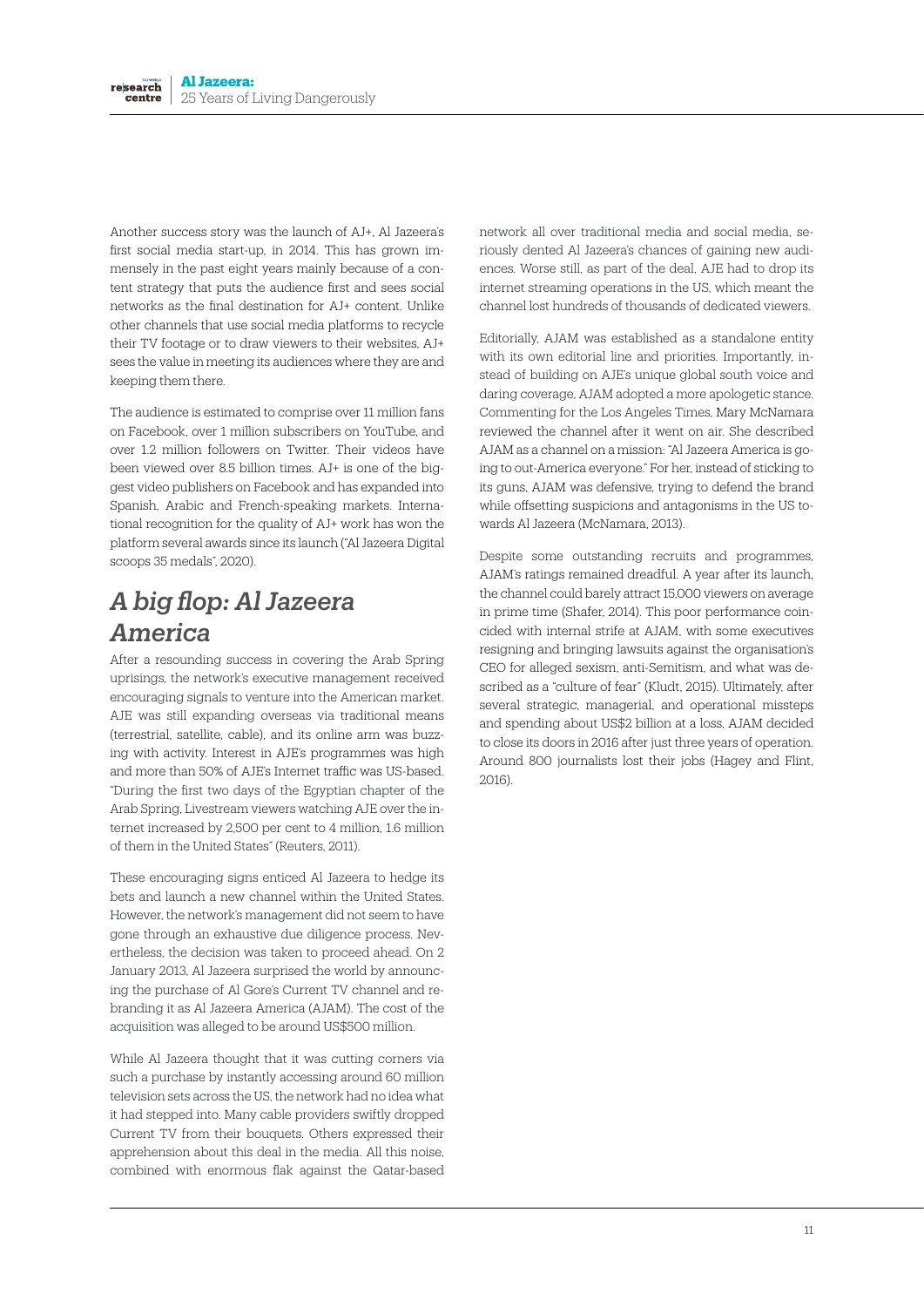## **Key events: Reportage and representation**

#### *Desert Fox (1998)*

Merely a couple of years after its launch, Al Jazeera was fixated on creating a name for itself among the media powerhouses renowned for war reporting. The opportunity first came in December 1998 with the US/UK joint bombing campaign codenamed Desert Fox. Keen to publicise the anticipated high human cost involved, the Iraqi regime authorised Al Jazeera to provide live coverage of the bombardment from Baghdad. This was the only international TV station to broadcast the military operation (Bahry, 2001).

Such a move burnished Al Jazeera's credentials, as CNN relied partly on footage from the Qatar-based network for their coverage. It is interesting to note the irony. Six years earlier, it was CNN that had exclusive coverage from Baghdad during the 1991 War on Iraq. It was argued that having a transnational Arab television network spending much of its airtime covering the skyline of Baghdad added a new dimension, namely the real-time exposure of attacks against civilian targets. Some observers speculated that Al Jazeera's reporting from the Iraqi capital led the Pentagon to reduce the timeframe of Desert Fox operations.

#### *The Palestinian Intifada (2000)*

The second Palestinian Intifada (also called al-Aqsa Intifada) provided Al Jazeera ample opportunity to shine internationally. On 28 September 2000, the provocative visit of Israeli Prime Minister Ariel Sharon to the Al-Haram Mosque in Jerusalem (the third holiest place in Islam) while surrounded by a large number of Israeli forces triggered instant protests from the worshippers. This move led to a cycle of popular unrest and police violence.

The day after, riots broke out in the West Bank and Gaza. In a short timeframe, dozens of Palestinians were killed by the Israeli army, and thousands were injured. Al Jazeera seized this opportunity and covered the events exhaustively, giving large airtime to the images of death and mayhem in the Palestinian territories. While Western television networks sanitised their reporting and toned down the disproportionate level of violence inflicted on innocent civilians by the Israeli army, Al Jazeera went in the opposite direction, airing all sorts of graphic footage that revealed the gruesome realities of living under occupation.

As a result, the Qatar-based channel enhanced its reputation as a credible source of information in the Middle

East. They also aired debates and documentaries about the Intifada that gave significant coverage to the plight of the Palestinians. Reporting the Intifada proved to be a catalyst for Al Jazeera in terms of increased audience numbers and ratings revenue. In turn, this coverage also gave the Intifada a pan-Arab audience. Vivid footage of the young Mohammed al-Durra being shot near his father inflamed pro-Palestinian passions from Morocco to Oman, becoming a defining moment for anti-Israel opposition throughout the Arab world [4].

#### *The 2001 War on Afghanistan*

The terrorist attacks of September 2011 gave Al Jazeera the opportunity to adopt a global profile. These events and their aftermath inflamed world opinion and increased the demand for television news footage and reportage that provided more clarification for millions of viewers worldwide. Because Osama bin Laden chose the network to provide his statements, they became the centre of media attention [5]. Al Jazeera's graphic coverage of American airstrikes in Afghanistan and the circulation of bin Laden's videotapes represented a public relations problem for the Bush administration.

The late Secretary of Defence, Donald Rumsfeld reacted by labelling Al-Jazeera a "mouthpiece of al Qaeda and a vehicle of anti-American propaganda" (Gorder, 2010: 1). In the 2004 State-of-the-Union address, US President George W. Bush described the Qatar-based outlet as a source of "hateful propaganda." Meanwhile, Rumsfeld, called its coverage of the War on Iraq "vicious, inaccurate, and inexcusable." However, such accusations were not supported by evidence. Al Jazeera aired five hours of Bin Laden videotapes over a four-year period, whereas President Bush's live broadcasts exceeded 500 hours (Miles, 2005: 360). Other studies revealed that over 90 percent of all official statements screened on Al Jazeera in a one-year period after 9/11 were made by US officials or their allies (Wildermuth,  $2005$ 

#### *The 2003 Invasion of Iraq*

This 2003 US-led war on Iraq was undeniably a defining moment of the 21st Century. Powerful neo-conservative strategists and think tanks positioned this endeavour within an agenda of US supremacy over Middle East politics and economies. A simple formula prevailed: "global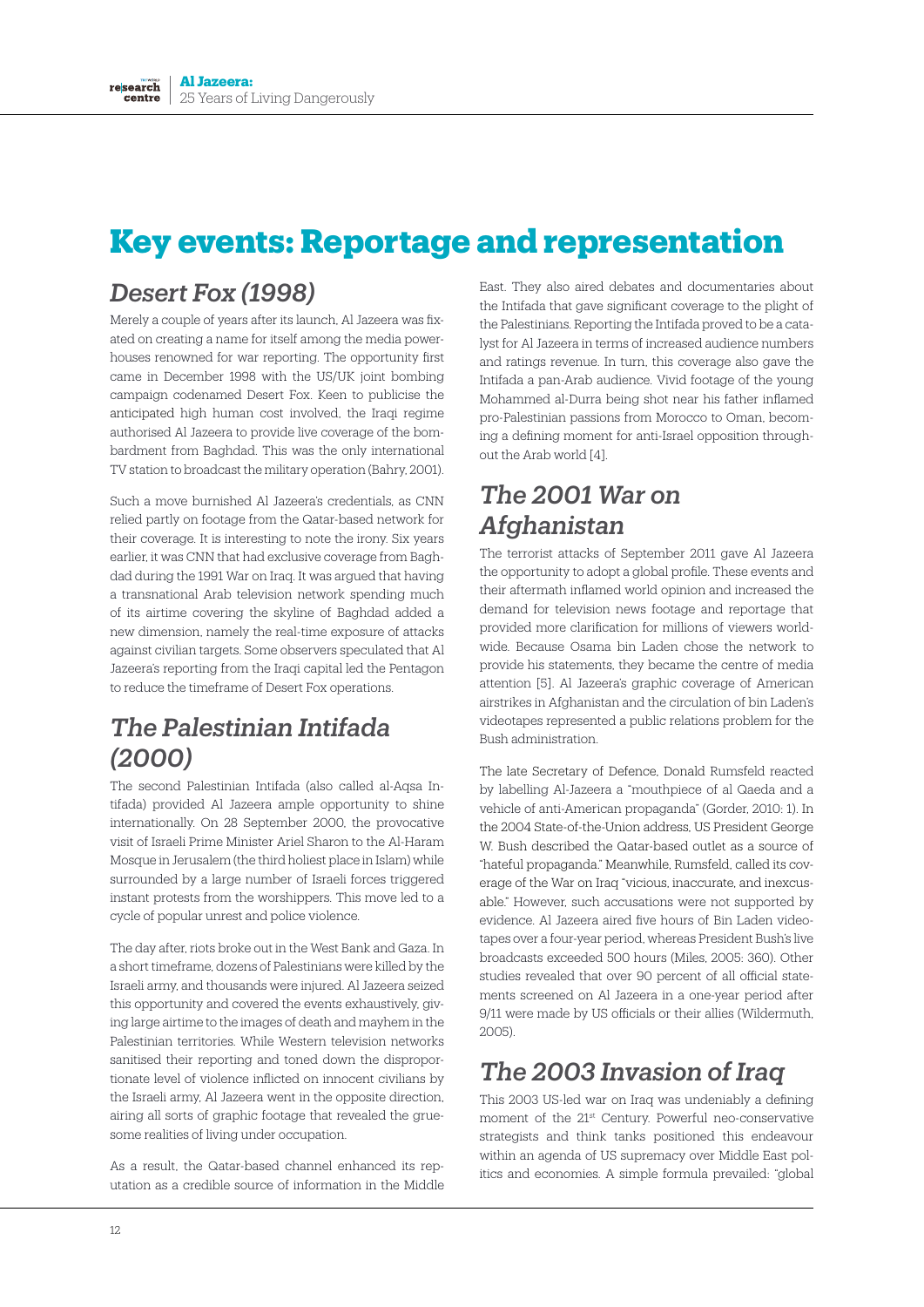dominance is impossible without Middle East dominance" (Everest, 2004: 235). The war's prosecution and representation via US media-military networks became globally challenged by Al Jazeera.

While it is now widely acknowledged that the US administration used flawed and false information to justify the 2003 war on Iraq, Al Jazeera made sure from day one that its journalists would contest such propaganda. In contrast to the US networks' "shock and awe" headlines, which made the conflict sound like a "Wild West" theme park, Al Jazeera ran the on-screen headline, "Baghdad is Burning," as viewers watched the Iraqi capital receiving salvo after salvo of lethal ordnance. It depicted the US-led war as direct aggression against a weakened nation. The human cost of the war and the illegality of its prosecution were emphasised. After the fall of Baghdad, Al Jazeera used the term "occupation" rather than "liberation." The channel was among the few media outlets that rejected allegations that Saddam Hussein or his close collaborators had been killed during the operation named "decapitation strike." The event was described as an "assassination attempt."

Al Jazeera and other non-embedded journalists soon suffered the Pentagon's wrath. On 8 April 2003, US forces unleashed what seemed to be deliberate bombardments on independent journalists covering the war (FAIR, 2003). A US tank fired at the Palestine Hotel, where most non-embedded international reporters in Baghdad were based. Two journalists, Taras Protsyuk of Reuters and Jose Couso of the Spanish network Telecinco, were killed, and three others were injured. Earlier that day, US airstrikes targeted Al Jazeera's offices in Baghdad, killing journalist Tareq Ayyoub on the spot. This sequence of events was one of the war's darkest chapters. Al Jazeera positioned itself as the champion of news media freedoms in the face of a military goliath. Scores of Western journalists took note of the network's ethos and performance, as it provided countless scoops out of the region. Subsequently, several Western news organisations established partnerships (Miles, 2005).

#### *The 2011 uprisings*

Al Jazeera gained further prominence from another defining news moment, namely the Arab Spring [6]. Using mobile phone and social media, skilled journalists with local knowledge, such as Rawya Rageh, Jamal Elshayyal, and Ayman Mohyeldin, conveyed the intensity of the uprisings, combining television coverage with viral social media and online blogging. This coverage gave an international dimension to events, which boosted the spirits of the demonstrators and encouraged more defiance. Jordanian Maisara Malass, an activist, described Al Jazeera as a

"media brigade" whose coverage had helped "to spread the revolution from one city to the other" (Zayed, 2011).

As a result, Al Jazeera's viewership skyrocketed. A 2,500% increase in website traffic during the Egyptian chapter of the Arab Spring was announced. Overall, the network's website attracted over 22 million visitors a month in early 2012. Google Trends data confirm this sharp increase, which exceeded 500,000 daily visits, compared to less than 100,000 daily hits previously.

Subsequently, Al Jazeera English won the Columbia University Journalism Awards in 2011 and the prestigious annual Peabody awards in 2012. It was praised as "a network of record for millions of viewers throughout the world" (McNally, 2012). Judges praised the channel's "thorough, enterprising and brave" on-the-ground reporting (McNally, 2012).

Al Jazeera was euphoric when the Arab Spring started in Tunisia on 18 December 2010. The network had promoted democracy in the MENA region since 1996. By championing freedom of speech in the Arab World and providing airtime to opposition politicians and dissenters, Al Jazeera had helped to energise the Arab public sphere. As such, it was a constant source of pain for dictators in the region. Thus, when Tunisia's dictator Zine El Abidine Ben Ali was ousted on 14 January 2011, many of Al Jazeera's veteran journalists felt this outcome was, in many ways, the fruit of their lifetime's labour.

While such an intense personal involvement led to some excellent reporting on the ground, it also led later to some editorial slip-ups. It was clear that Al Jazeera gave more priority to the protests in some Arab countries compared to others. Tunisia, Egypt, Libya, Syria, and Yemen topped the priority list, whereas reporting on Bahrain and Oman was meek, if not absent ("Al Jazeera must do better," 2013). Al Jazeera was soon entangled in the murky web of Arab politics, giving more airtime for some opposition groups in various countries but not others (Cherkaoui, 2014). The network's Egypt reporting was the most criticised, attracting flak from various political players. Subsequently, it received the wrath of the military apparatus, which ousted the first democratically elected president of Egypt, Mohamed Morsi, via coup d'état on 3 July 2013. A couple of months later (September 2013), a court ordered Al Jazeera to stop airing its programs in Egypt. Then in December 2013, three journalists working for Al Jazeera English (including Australian Peter Greste) were imprisoned by Egyptian authorities. They were subsequently sentenced (June 2014) and received seven to ten years' imprisonment sentences. Peter Greste was released in February 2015 after getting massive support from international human rights organisations.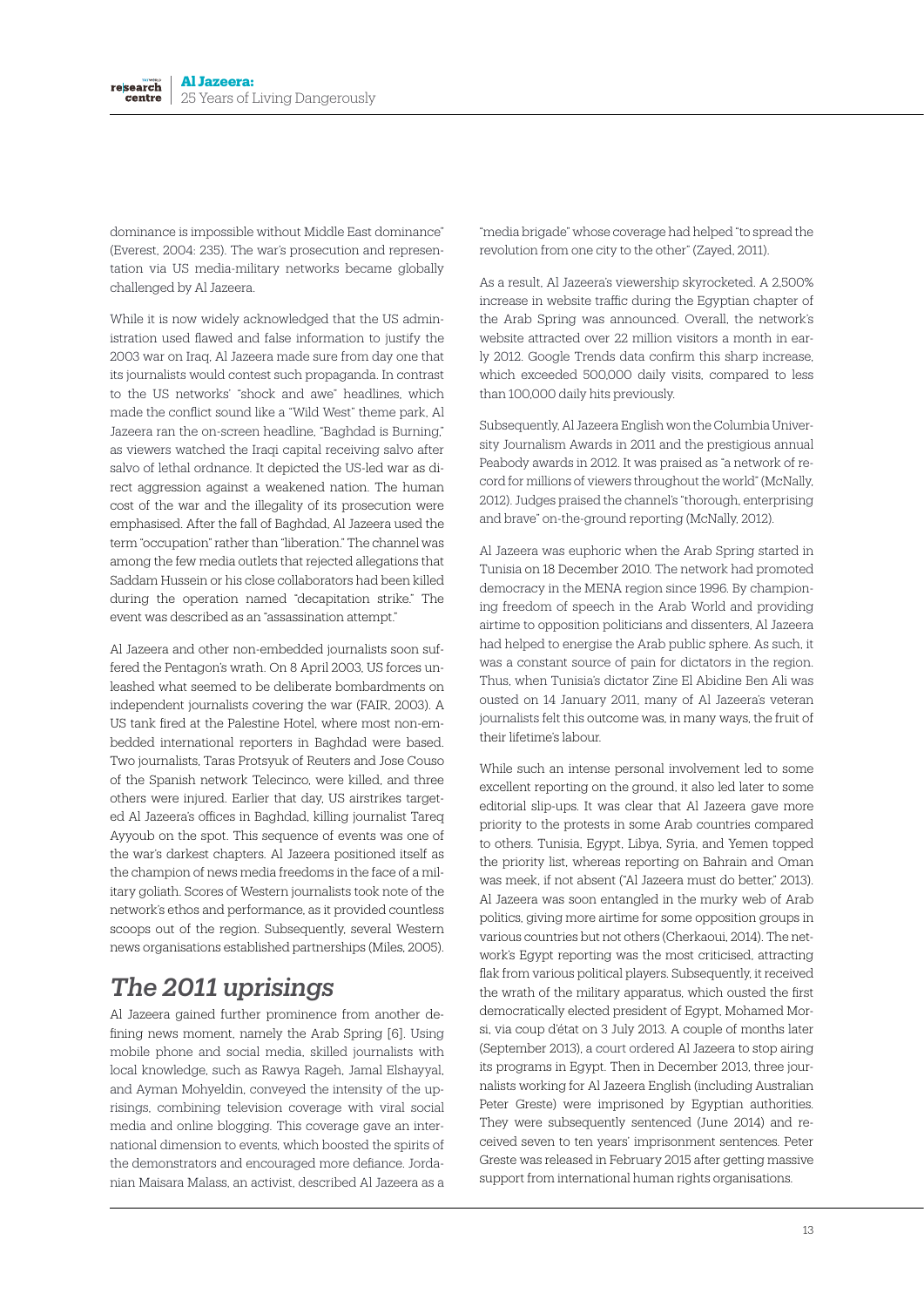# **Al Jazeera and contemporary geopolitics**

### *Saudi Arabia vs Iran*

Al Jazeera emerged immediately after a change in Qatar's leadership in the mid-1990s, as the authorities opted for a more independent foreign policy free from Saudi influence. This shift has led to significant and recurrent pressures from Riyadh, especially once Al Jazeera had created a comparative advantage for Qatar over its neighbours in the media field. The network's editorial line, which consisted of airing controversial debates and exposing corruption and human rights abuses while promoting democratic values and pluralism, was not to the liking of the Saudi rulers. They have waged a protracted war via different methods. These include (but are not limited to) perpetual disinformation campaigns against Al Jazeera, harassing its journalists [7], scrambling its signal, obstructing its access to satellites, blackmailing sponsors and advertisers, and preventing pundits from collaborating with the network. The Saudis also launched a satellite television network—Al Arabiya to compete with Al Jazeera.

Such flak and intimidation did little to break the network's resolve and ambitions, quite the contrary. Al Jazeera often covered stories from a standpoint opposed to declared and tacit Saudi foreign policy. They opposed the 2003 War on Iraq, the Israel war against Gaza in 2006 and 2008-2009. However, the Arab Spring coverage was the straw that broke the camel's back. Several Saudi allies (e.g., Tunisia's Ben Ali and Egypt's Mubarak) were ousted by the masses, enraging Riyadh.

Nevertheless, some cooling-off phases occurred, such as between 2007 and 2011, when Al Jazeera refrained from any inflammatory coverage vis-à-vis Saudi Arabia. While these periods usually do not last long, they cast Al Jazeera in a poor light. In fact, Al Jazeera's journalistic performance is inversely proportional to the warming of the Qatari-Saudi relations.

On the other hand, Qatar's wealth mostly comes from a natural gas field shared with Iran. As Tehran has been entangled in a protracted cold war with Saudi Arabia and its allies, the Qatari leadership pursues two strategic objectives in their foreign policy towards Iran: First, avoid being the target of Iranian subversive measures; and second, use Iran as a counterweight to Saudi hegemony in the region (Guzansky, 2015: 117). Accordingly, Al Jazeera's reporting

of Iranian affairs has generally been toned down, and its reporters have refrained from using any sensationalist or inflammatory tone of voice.

#### *Conflict in Yemen*

As a chapter of the Arab Spring, Al Jazeera's Arabic (AJA) covered Yemeni affairs prominently in its news, talk shows, and programmes. Quantitatively, they had more feature stories and talk shows focusing on Yemeni dynamics than the English sister channel (AJE). However, this does not mean that the reporting was subpar; AJE adopted a clear editorial line and gave as much prominence to the protests in Yemen as they did for other Arab Spring uprisings. Both channels covered the Yemeni government's crackdown on activists and the political ramifications, including the resignation of many dignitaries.

On Friday 18 March 2011 (also known as the Friday of Dignity), brutal bloodshed took place. Forces loyal to the President opened fire on peaceful demonstrators, killing scores of them. AJE covered the event and immediately conveyed the larger picture to its audience. The channel discussed the repercussions, potential reactions, and importance of the Gulf Cooperation Council (GCC) mediation while maintaining coverage of the pro and anti-governmental camps. However, AJE's reporting often implied that the departure of the then President Saleh would boost democracy in Yemen.

As the conflict morphed into a civil war, after the Houthis abruptly seized control of the Yemeni capital Sanaa, a slow shift in Al Jazeera's editorial line occurred. Initially, as Qatar supported the GCC mediation efforts and was (more or less) aligned with Saudi foreign policy in Yemen, Al Jazeera followed a similar line. However, Qatar-Saudi relations soured following heightened diplomatic tensions and the withdrawal of the Saudi, United Arab Emirates (UAE), and Bahraini ambassadors from Qatar in March 2014.

In March 2015, the Houthis seized the Yemeni capital, triggering a Saudi/UAE joint intervention. At that point, given that Qatar-Saudi relations had reached an impasse, Al Jazeera's Yemen coverage became gradually critical of the Saudi/UAE-led war. Research demonstrated that the destructive aspects of the war increased from 4,5 per cent in 2015 to 32,6 per cent in 2019. In contrast, back in 2015, 43.5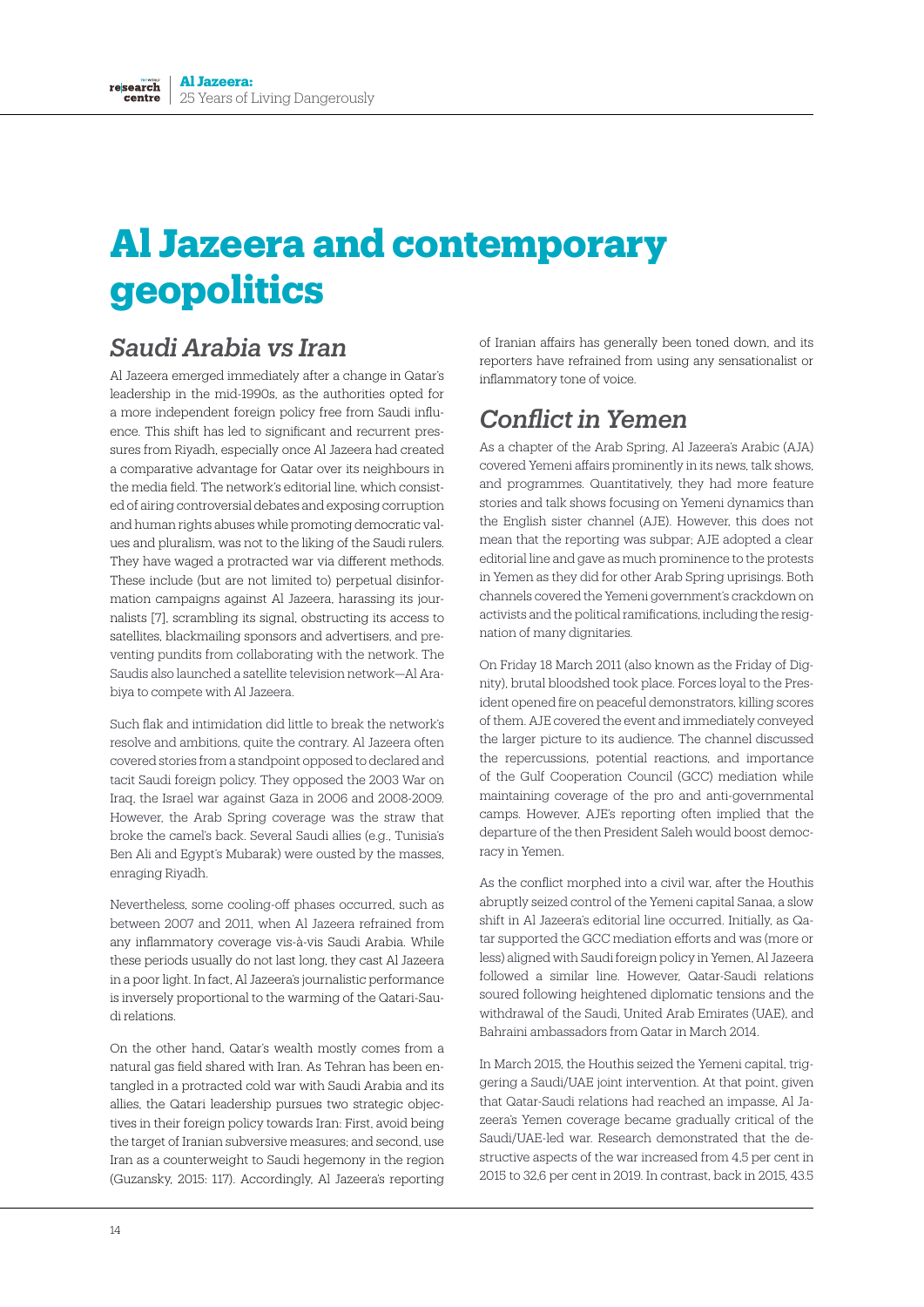per cent of the news articles in AJA had something positive to say about the military operations in Yemen. However, in 2019, only 2.1 per cent of AJA's news articles had any positive mentions about the Saudi-led coalition actions in Yemen (Mejalli, 2019: 60).

### *The blockade of Qatar*

Diplomatic squabbles have a long history in the Arabian Peninsula. They are usually benign until they are not (e.g., Iraq's 1991 invasion of Kuwait). Qatar's change of leadership in 1995 soured relations with Saudi Arabia for most of the next two decades. Doha's backing of the Arab Spring further irritated the Saudi/UAE axis. Therefore, tensions brewed between Qatar and other Gulf monarchies. Consequently, Saudi Arabia, the UAE and Bahrain withdrew their ambassadors from Qatar in 2014. Al Jazeera's pro-Arab Spring coverage was at the core of their objections. After rounds of negotiations, things returned to a semblance of normalcy in 2015.

However, in the final week of May 2017, a hacking operation took place against Qatar's official news agency (QNA), and a fake speech attributed to Qatar's emir was inserted into its website. The fake QNA report claimed that the emir had criticised the United States while praising Hezbollah and Hamas as resistance movements. The Qatari authorities denied the veracity of this fake speech, immediately took down the website, and launched an investigation with the US Federal Bureau of Investigation (FBI). Later, Qatar's attorney general issued a report revealing that the QNA hacking had been instigated by a neighbouring country (Cherkaoui, 2017a: 113-114). Despite official denials from the Qatari leadership and without waiting for any investigation, a quartet of countries (Saudi Arabia, UAE, Bahrain, and Egypt) used the false quotes attributed to Qatar's emir as a casus belli. They cut diplomatic ties and initiated a blockade of Qatar's airspace, land passages, and shipping channels. This led to the disruption of existing supply chains and the immediate halt of food supplies. Meanwhile, Qatari nationals were expelled from the four countries, and their family connections and businesses paid a heavy toll. The quartet issued an ultimatum of 13 demands. Shutting down Al Jazeera was top of the list.

Qatar tapped into its soft power reservoir and mobilised its public diplomacy arsenal to underline the illegality of the blockade and spread awareness about it internationally. Qatar positioned itself as a victim bullied by its larger neighbours. With Al Jazeera at the centre of the blockade, international media NGOs, such as the Committee to Protect Journalists, Human Rights Watch, and Reporters Without Borders (RSF), campaigned against this attack on media freedoms.

Al Jazeera's two channels were rather poised in their reporting. News reports broadcast full statements of the quartet and outlined the allegations against Qatar without censorship. The network's producers would seek commentary from Saudi and UAE officials, but the latter decided to boycott the Qatar based channel, thus renouncing their right to representation. Even so, Al Jazeera as a network invited various commentators from non-quartet countries to debate the issues at stake while putting forward the quartet's perspective.

On the other hand, there were no red lines when it came to reporting Saudi Arabia. For a long time, Al Jazeera walked on eggshells in its reporting of Saudi-related matters (Cherkaoui, 2014). The blockade was a gift for Al Jazeera news producers, who were critical of the Saudi-led coalition fighting in Yemen. They were providing substantial airtime to the plight of civilians and the bombing of critical infrastructure ("Changing the channel," 2017). Also, leading members of the Saudi opposition were regularly invited to comment on episodes such as the grisly murder of Khashoggi (Cherkaoui, 2018: 141).

Then again, the blockade dented Al Jazeera's firebrand style of journalism from another angle. The network's investigative unit produced several international scoops such as "The Lobby" [7]. The latter resulted in a formal apology from the Israeli Ambassador to the UK and the resignation of an embassy official. The second part of this documentary was about the Israeli lobby in Washington. However, this broadcast was delayed indefinitely (Swisher, 2018). With the blockade straining Qatar's economy, the stakes were high. It is highly probable that the Qatari authorities pressured AJE to stop the documentary's broadcast, as several pro-Israel lobbyists campaigned relentlessly in Washington for this purpose (Tibon, 2018).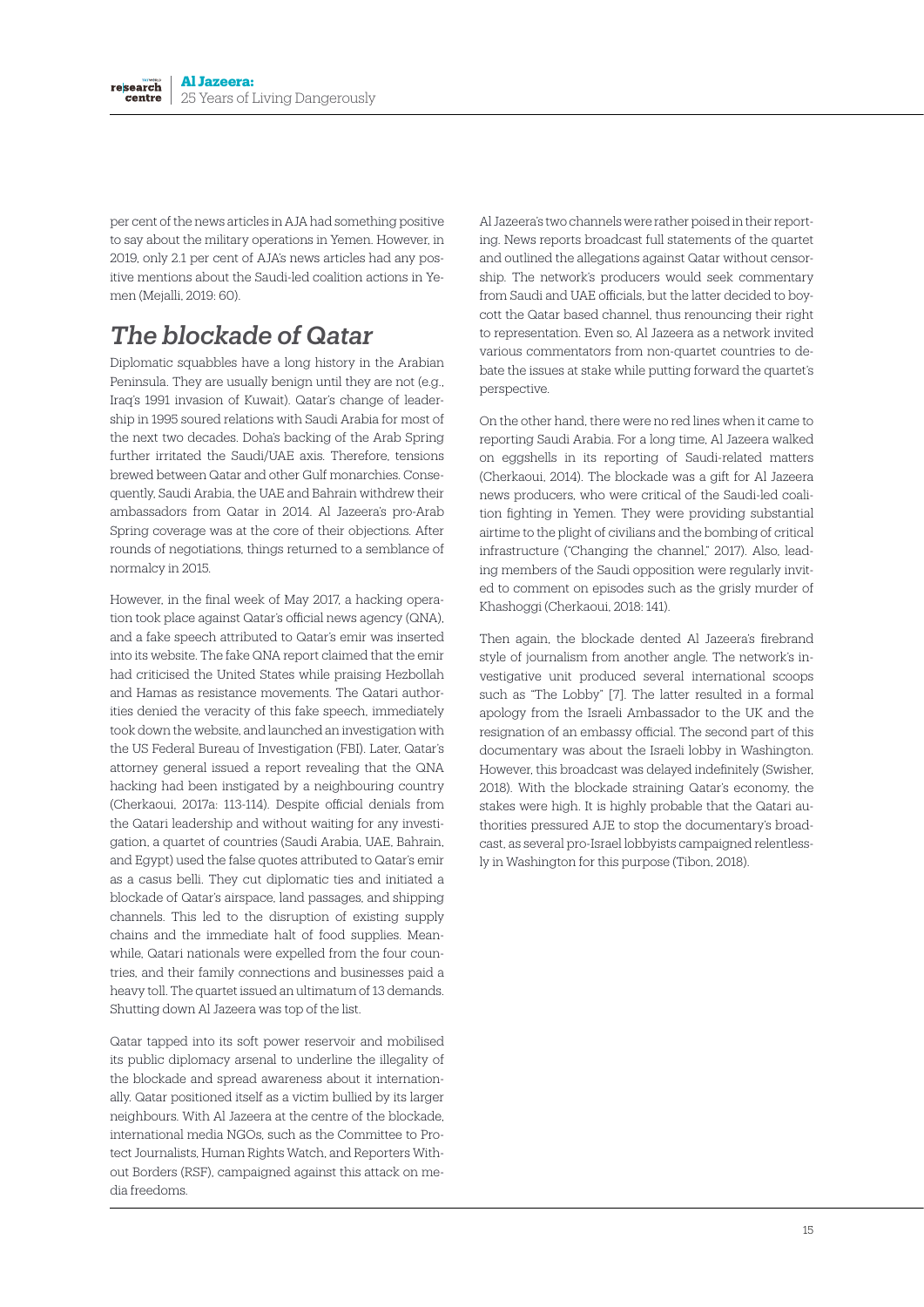# **Reflections**

Al Jazeera is a centrally important news organisation in the Middle East and beyond. It attracts large viewership and mobilises audiences in the MENA region, perhaps better than any government or political party. Qatar's government has shrewdly invested in this broadcasting network to enhance its international role. Brian Whitaker from The Guardian remarked that Al Jazeera "helped put Qatar on the map, politically and diplomatically" (Whitaker, 2011).

By adhering initially to the motto, "the opinion and the other opinion," Al Jazeera's anchors went on to explore controversial political, social, cultural, and religious issues in ways that were simply unthinkable at that time. Lively and far-ranging talk shows were a constant source of controversy and a perennial irritant for Arab autocratic regimes. Al Jazeera's Arab channel has, therefore, contributed to the reinvigoration of the Arab public sphere after decades of state censorship. The network's rationale was that access to public argument on a transnational level would inject oxygen into a public sphere that had been suffocated by dictatorships for decades.

Al Jazeera was often copied trans-regionally but never equalled. Considerable budgets were allocated to create Al-Arabiya (founded in 2003 by the Saudi rulers), Sky News Arabia (launched in 2012 by the UAE), and other networks to shift Arab public opinion. However, these outlets failed to reduce Al Jazeera's influence. The Arab Spring clearly demonstrated that the Qatar-based broadcaster was the most popular. Saudi Prince Al-Waleed bin Talal acknowledged that Al Jazeera was the channel of the masses, whereas Al Arabiya was the channel of the rulers (Khalijiya, 2013) [9].

Al Jazeera's popularity burnished the credentials and profile of many journalists across the region. Some left to create their own outlets and tried to compete with their former employer, but these endeavours were often ephemeral if not counterproductive. For instance, Hafez al Mirazi, ex-bureau chief in Washington, parted ways with Al Jazeera in 2007 to co-establish Al Hayat channel in Egypt. However, his plans fell apart shortly afterwards as this newly founded channel never took off. He then joined Al Jazeera's direct competitor, Al Arabiya, but was pushed out after merely questioning on-air the potential impact of the Arab Spring on Saudi Arabia. Former Tunisian journalist and Al Jazeera's bureau chief in Beirut, Ghassan bin Jiddo, who resented the uprising against Bashar Al Assad, resigned from the channel in protest against the pro-Arab Spring coverage, and went on to create Al Mayadeen,

a Hezbollah mouthpiece. Likewise, Egyptian investigative journalist and former host of Al Jazeera's popular monthly programme called "Top Secret" resigned in 2009 to join ONTV in Egypt (established by Egyptian business tycoon Naguib Sawiris) and help increase its audience. He covered the Arab Spring events from Cairo and managed to get some traction for his programme. However, his show was regularly censored, and he was let go by the channel in 2014 after General Abdel Fattah Al-Sisi seized power in a coup d'état.

Al Jazeera was not just good at reinvigorating the Arab public sphere. It also gained reputation as a "war channel," covering several armed conflicts in Israel/Palestine, Afghanistan, Lebanon, and Iraq, and achieving some impressive scoops. In this context, the Qatar-based network became acknowledged as a major challenge to official discourses and embodied the contra-flow phenomenon. Al Jazeera launched its English channel, which provided excellent reporting during the War on Gaza in 2009 and the Arab Spring revolutions in Tunisia, Libya, Egypt, Yemen, and Syria from 2011 onward. However, the picture has not always been rosy. There have been some serious issues in terms of providing balanced reporting, especially concerning Egyptian affairs post Arab Spring. It should be noted that, a few days after the toppling of Mubarak, Al Jazeera launched an Arabic-speaking channel completely dedicated to Egypt (24/7) called "Al Jazeera Live Egypt". This channel gave significant airtime to pro-Muslim Brotherhood viewpoints while overlooking other views whether from other opposition members or the government. AJA did not come out of this episode unscathed and lost many viewers in the most populous Arab nation who were disillusioned with the biased coverage (McEvers, 2013).

Al Jazeera's editorial choices have attracted the ire of autocrats in the MENA region as well as from other international actors, such as the United States. The Bush (junior) administration and its neo-conservative partisans often smeared Al Jazeera as "Terror TV" and "Bin Laden's mouthpiece." Indeed, the network's bureaus in Afghanistan and Iraq were bombarded. The network's bureaus around the world have often been closed, raided, and sprayed with bullets. In 2004, President George W. Bush mulled with the British Prime Minister the possibility of bombing bomb Al Jazeera's headquarters in Qatar. Al Jazeera has had several journalists killed and imprisoned doing their journalistic duty across several locations worldwide. One of its cameramen, Sami al-Haj, was unjustly imprisoned in the infamous US-run Guantanamo Bay detention facility for six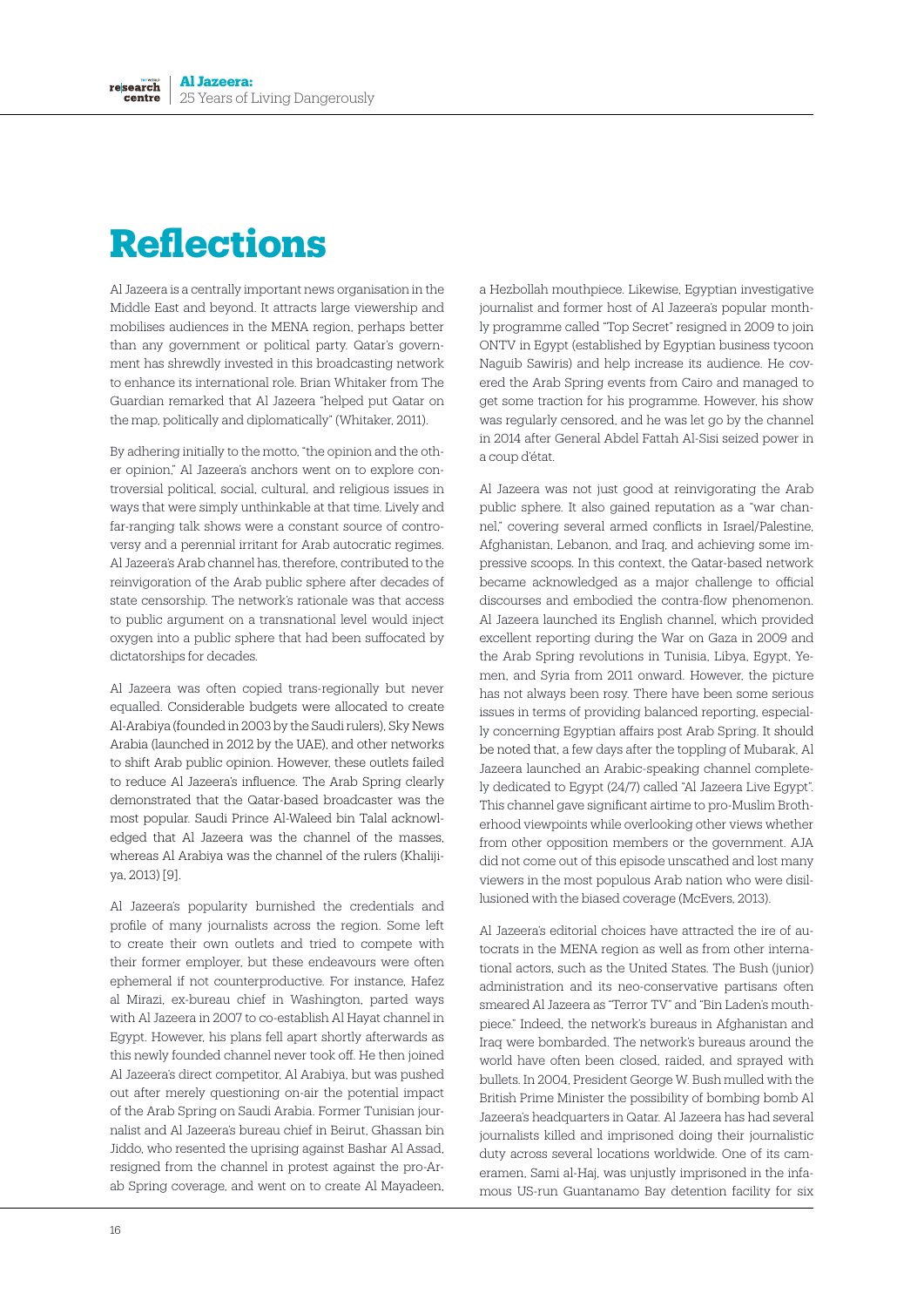years [10]. A decade later, the entire country (Qatar) was subjected to a straining three-and-a-half-year blockade by its GCC neighbours because of Al Jazeera.

The toll has been high, but Qatar has shown time and again that it is not ready to rein in the network and dent the credibility of such an important asset. During the blockade, Qatar's soft power played a significant role in weathering the crisis. In conjunction with the vast web that Doha has weaved across the business, academia, and cultural spheres, Al Jazeera proved its worth as an effective public diplomacy tool. Al Jazeera's newsrooms deconstructed and delegitimised the quartet's allegations against Qatar.

Nevertheless, Al Jazeera's senior management realised the high price Qatar paid for the network's preservation politically, diplomatically, and economically. Hence, the media organisation has endeavoured to continually enhance its commercial value by venturing into new markets effectively. Sometimes, these plans were very astute, as with Al Jazeera English (AJE) and AJ+ (the social media start-up). However, in other instances, the network's decisions were questionable at the very least (e.g., Al Jazeera America (AJAM), Rightly) [11].

Of late, the Qatari leadership has seemingly departed from its assertive foreign policy (2012-2015) and has been mending fences with its foes across the region. Qatar has reverted to what it does best, namely mediation and peace facilitation (e.g., Afghanistan with the Taliban). Consequently, Al Jazeera has also toned down its former Arab Spring rhetoric and refrained from amplifying recent protests in countries such as Algeria, Lebanon, and Iraq. This has decreased pressure on autocrats in the region.

Al Jazeera keeps innovating to attract new audiences and retain existing ones. In the early 1990s, television was king of the media. However, things have radically changed since then. News consumption patterns are changing on a global scale. In June 2021, a YPulse survey revealed that thirty percent of Gen Zs and 26 percent of Millennials consider social media to be their main source of information (YPulse, 2021). The future success of international public broadcasting appears to rest on venturing further into new unchartered technological areas, fostering youth involvement and creating opportunities for two-way communication with audiences (by using influencers, nurturing local partnerships, as well as engaging with causes globally). While Al Jazeera can check off a few of these requirements, it still has some distance to go to be able to consolidate and enhance its market position, pan-regionally and internationally.

In the MENA region, the Arab Spring and its aftermath has led to "news fatigue." Many young audiences are no longer interested in following hard news with their daily imagery of death and carnage. Trans-regional media consumption patterns follow the global trends, and youth in the region are no longer stationary at home or in a café, consuming hours of news and analysis. To escape their grim realities, they prefer entertainment and have an overabundance of choice in this context. Thus, young audiences are now fragmented and filter the range of channels they wish to access. They also access content via mobile phones. This development has resulted in people narrowing their range of information sources. To attract these audiences, Al Jazeera will need to step up its efforts in terms of content, format, and choice of narratives.



*People gather in front of Israeli Consulate General in Istanbul on May 12, 2022, to protest the killing of Al Jazeera journalist Shireen Abu Akleh (Ali Jadallah - Anadolu Agency)*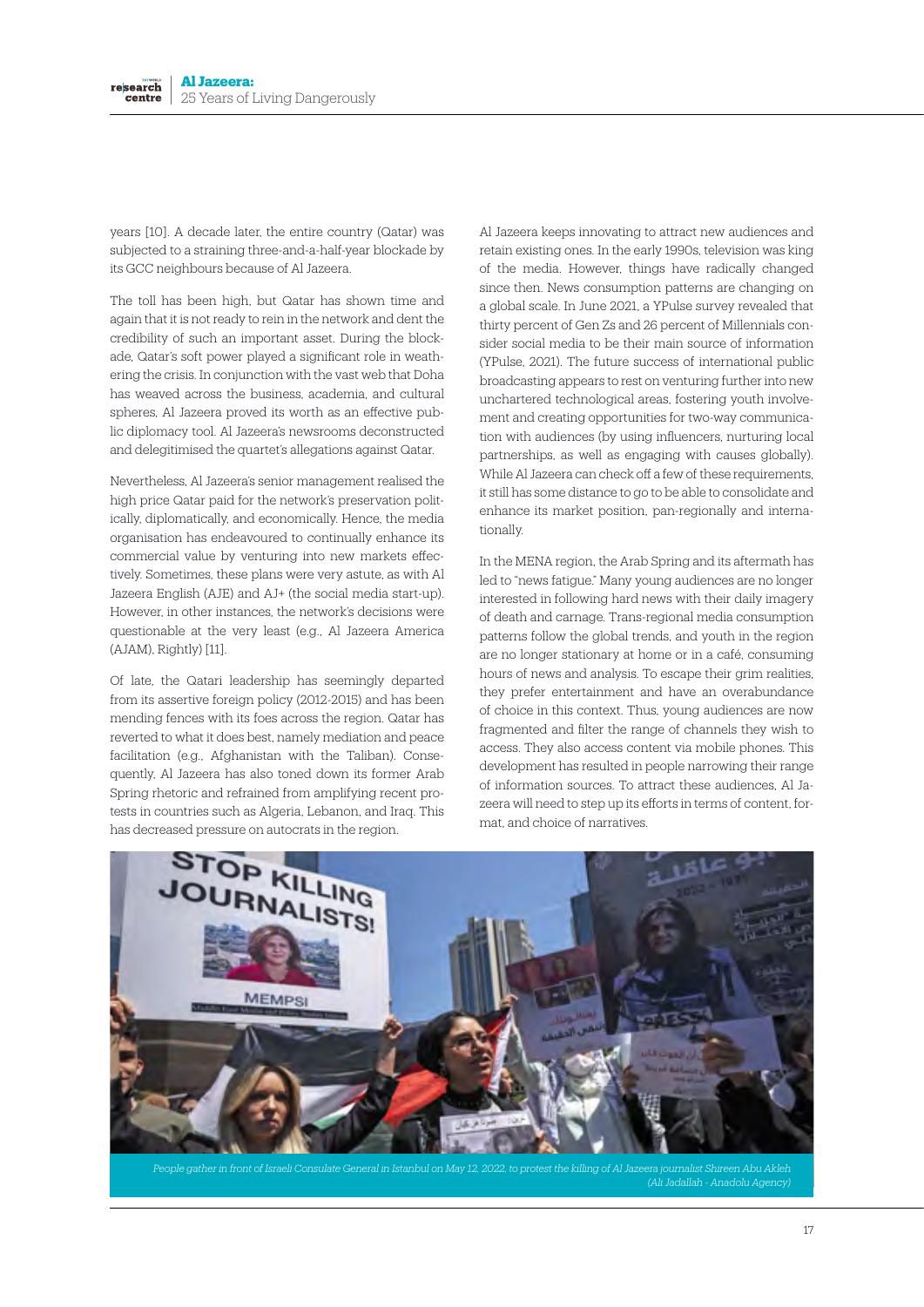# **Endnotes**

- [1] Qatar offered its mediation on many occasions, including in Yemen (2007-2008), Lebanon (2008), Chad/Sudan (2009), Ethiopia/Eritrea (2010), Sudan/Darfur (2010, 2013), Afghanistan (2010-2011, 2018, 2021), Chad (2022), and the Israeli-Palestinian conflict (ongoing).
- [2] According to Steve Clark, one of the key planners behind the establishment of AJE and the channel's first head of news, US-Qatari frictions affected to a large extent the delays in AJE's launch and the channel's subsequent trajectory (cited in Powers 2012: 13). Hugh Miles quoted an adviser to Qatar's emir, who "was adamant the delay was the result of American political pressure" (Miles 2005: 406). Other observers have hinted that the Bush Administration's pressure over Qatar in 2003 led to a reshuffling at the helm of Al Jazeera and the subsequent appointment of a new managing director and a new board of directors (Baatout, 2003). Among the publicised pressure tactics was the Bush Administration's downgrade of the status of planned visits by the Qatari foreign minister and the emir's wife, leading to these trips' cancellation.
- [3] By comparison, CNN, which considers itself as the most international American news channel, has only 31 bureaus overseas. See: Pew Research Center's Journalism Project (2016) Cable News: Fact Sheet. Retrieved from: https:// web.archive.org/web/20170419055510/http://www.journalism.org/2016/06/15/cable-news-fact-sheet/
- [4] On 30 September 2000, the second day of the Second Intifada, 12-year-old Muhammad al-Durrah was killed in the Gaza Strip during widespread protests across the Palestinian territories against Israeli military occupation. Jamal al-Durrah and his son Muhammad were filmed by Talal Abu Rahma, a Palestinian television cameraman freelancing for France 2, as they were caught in crossfire between the Israeli military and Palestinian security forces. Footage shows them crouching behind a small structure. Muhammad is shown slumping as he is mortally wounded by gunfire, dying soon afterwards. For more, refer to: https://www.aljazeera.com/features/2020/9/30/ behind-the-lens-remembering-muhammad-al-durrah
- [5] Western news networks had no qualms about interviewing terrorists before then. For example, during the 1985 hijacking of the TWA847 flight to Beirut, the head of the Lebanese Shiite militant group (Amal) was routinely interviewed by US news outlets, including the ABC network. He was invited to the ABC news shows and even gave his opinion about which story of the day was more newsworthy. Some hostage families labelled ABC as the "Amal Broadcasting Corporation." Osama bin Laden himself was interviewed before by Western journalists, such as Peter Arnett, Robert Fisk, and Peter Bergen.
- [6] On 18 December 2010, the Arab World was hit with a wave of demonstrations that started in Tunisia but soon spilt over into several Arab countries, leading to civil uprisings in Egypt, Libya, and Bahrain. There were large street demonstrations in Algeria, Iraq, Jordan, Kuwait, Morocco, Yemen, and Oman, and minor protests even in Saudi Arabia. The Arab Spring protests were at first peaceful, but local and trans-regional autocratic forces, helped by the unreformed security apparatuses, soon transformed these non-violent demonstrations into civil wars such as in Libya, Syria, and Yemen
- [7] Al Jazeera's investigative journalist Tamer Almisshal and 36 of his colleagues were targeted via Pegasus spyware believed to have been planted by Gulf rivals (See: https://pressgazette.co.uk/al-jazeera-journalists-threatenedtracked-and-blackmailed-via-their-phones/).
- [8] The Lobby is a two-episode documentary produced by Al Jazeera that investigate the influence of the Israel lobby in the UK and the Israel lobby in the US and their relationship to the BDS movement. Using undercover techniques, the documentary relied on filming techniques unbeknownst to those being filmed. The first episode was broadcast on Al Jazeera in January 2017. Due to significant pressure, the second episode was never aired by Al Jazeera. Some of the themes had to do with the targeting of British politicians that hold pro-Palestinian views. Shai Masot, an official at the Israeli embassy in London, was recorded discussing his aim to "take down" British politicians, including Alan Duncan. Masot was also recorded setting up a pro-Israel youth organisation, which he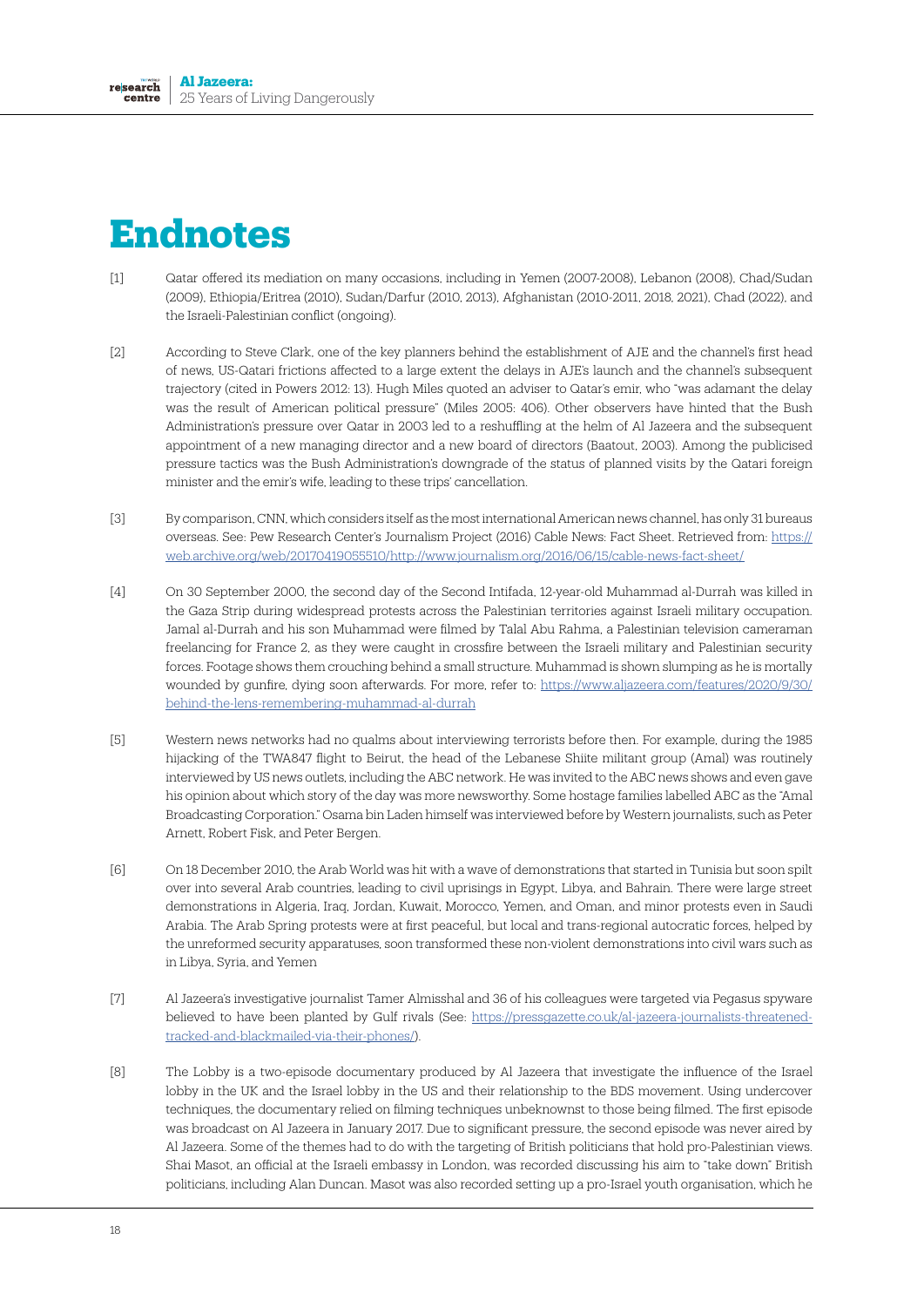intended to link to the existing Labour Friends of Israel. Clinton Swisher, the then head of Al Jazeera's investigation unit, wrote an article in Forward Magazine accusing the network of capitulation to outside pressure. For more, refer to: https://forward.com/opinion/396203/we-made-a-documentary-exposing-the-israel-lobby-why-hasnt-itrun/. The first episode is accessible via this link: https://www.aljazeera.com/news/2017/1/15/the-lobby-episode-1 young-friends-of-israel

- [9] Saudi Prince Al-Waleed bin Talal launched in 2015 a new pan-regional channel called Al-Arab, which was headquartered in Manama, Bahrain. The channel's director was the late Jamal Khashoggi. After years of preparations, Al-Arab, which was meant to compete with AJA, was shut down after one day of transmission. The reason was that the channel invited a Bahraini opposition member to discuss Bahrain's political issues. Broadcasting was interrupted shortly after the interview. For more, refer to: https://www.theguardian.com/world/2015/feb/02/ saudi-prince-alarab-news-channel
- [10] Al Jazeera Cameraman Sami al-Haj was captured by pro-US Afghan warlords following the fall of Kabul. He was then sold for 5000 US Dollars to U.S. forces in Afghanistan in late 2001. He was held in extrajudicial detention in Guantanamo Bay in Cuba for over six years and was released without charge on May 1, 2008. Following his ordeal, Al Jazeera requested him to lead the network's newly established department: the Public Liberties and Human Rights Desk. The desk's primary focus is to establish a specialised database for monitoring human rights abuses and raise public awareness of exactions.
- [11] Rightly was a social media platform funded by Al Jazeera to create content for the centre-right in the US. However, this project was a big flop, and funding stopped after one year of operation. For more information, refer to: https:// www.theguardian.com/media/2022/jan/19/al-jazeera-rightly-conservative-media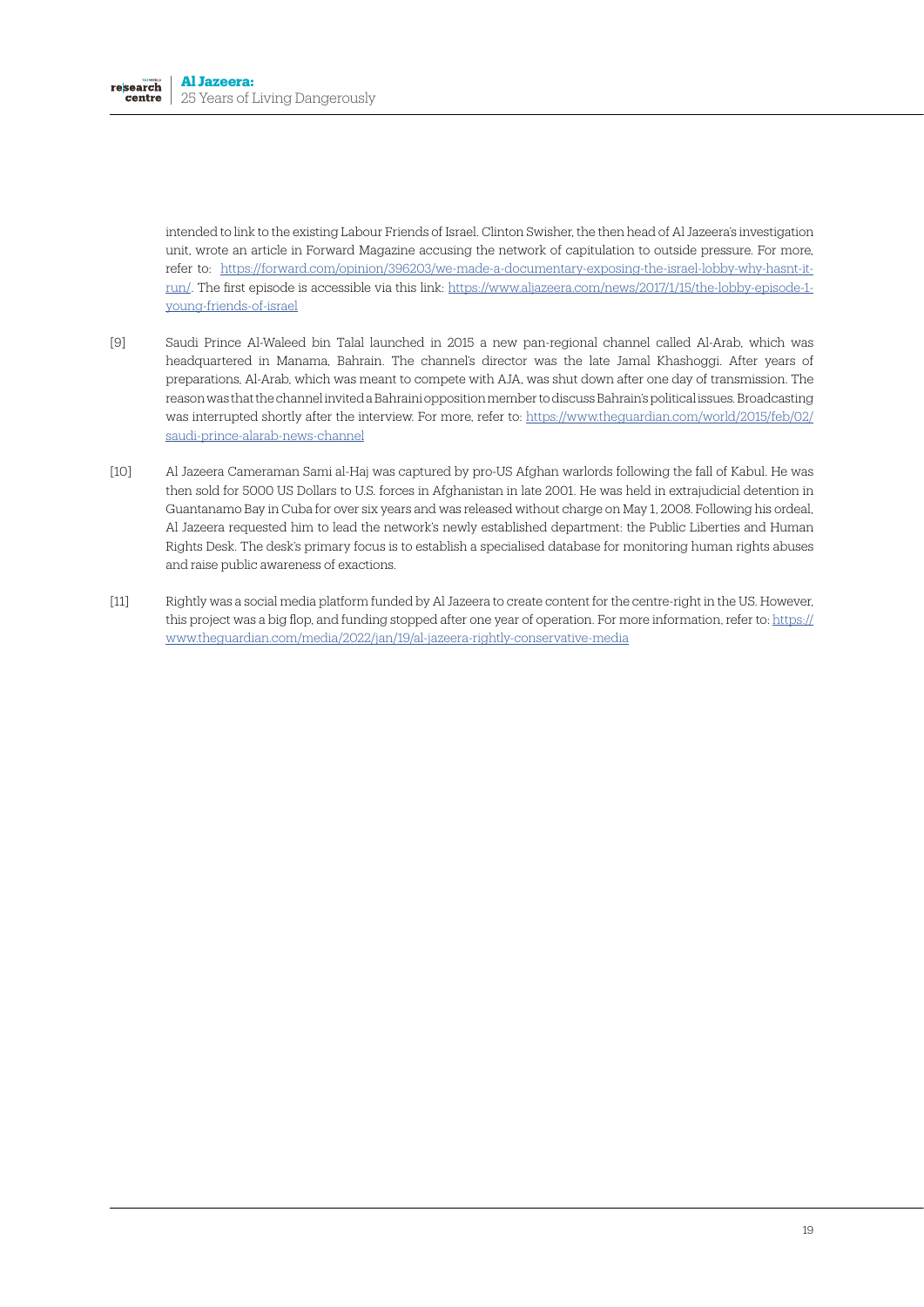# **References**

Al Jazeera must do better (2013). The Economist, 12 January. Available at: https://www.economist.com/middleeast-and-africa/2013/01/12/must-do-better

Al Jazeera Digital scoops 35 medals at Telly Awards (2020). Al Jazeera, 2 June. Available at: https://www.aljazeera.com/ features/2020/6/2/al-jazeera-digital-scoops-35-medals-attelly-awards

Al-Kasim F (1999) Crossfire: The Arab version. Harvard International Journal of Press/Politics 4(3): 93-97.

Baatout F (2003) Al-Jazeera Tv shakes up board as Emir calls for professionalism. Agence France Presse.

Bahry L Y (2001) The new Arab media phenomenon: Qatar's Al-Jazeera. Middle East Policy 8(2): 88-99. DOI:10.1111/1475- 4967.00020

Changing the channel: Al Jazeera (2017) The Economist, 1 424(9047), 41. Available at: https://www.economist. com/middle-east-and-africa/2017/07/01/why-al-jazeera-isunder-threat

Cherkaoui T (2014) Al Jazeera's changing editorial perspectives and the Saudi-Qatari relationship. The Political Economy of Communication 2(1): 17-32. http:// www.polecom.org

Cherkaoui T (2015) The Egyptian Regime, Al Jazeera and the coverage of Egyptian affairs post-Arab Spring: A history of hope and oppression. The Political Economy of Communication 3(1): 83-89.

Cherkaoui T (2017a) Back to the future: Sparta, Athena, and the battle for the Arab public sphere. Pacific Journalism Review 23(2): 112-125.

Cherkaoui T (2017b) The news media at war: The clash of western and Arab networks in the Middle East. London: I.B. Tauris.

Cherkaoui T (2018) Qatar's public diplomacy, international broadcasting, and the Gulf crisis. Rising Powers Quarterly 3(3): 127-149

Gilboa E (2005) The CNN effect: The search for a communication theory of international relations. Political Communication 22(1): 27-44. DOI:10.1080/10584600590908429

Gorder, GV (2010) The "Mouthpiece of al Qaeda" That's Giving a "Voice to the Voiceless" in the Southern Hemisphere. American University Senior Capstone Project. 25 April. Available at: https://dra.american.edu/ islandora/object/0910capstones%3A24/datastream/PDF/ view

Guzansky Y (2015) The foreign policy tools of small powers: Strategic hedging in the Persian Gulf. Middle East Policy 22(1): 112-122. https://doi.org/10.1111/mepo.12117

Everest L (2004) Oil, power, and empire: Iraq and the U.S. global agenda. Monroe, ME: Common Courage Press.

Fairness and Accuracy in Reporting (FAIR) (2003). Is killing part of Pentagon press policy? FAIR, 10 April. Available at: https://fair.org/press-release/is-killing-part-of-pentagonpress-policy/

Hagey K & Flint J (2016) Al Jazeera to shut down American news channel. The Wall Street Journal, 13 January. Available at: http://www.wsj.com/articles/al-jazeera-toshut-down-american-news-channel-1452713303

Hickey N (2002) Perspectives on war: Different cultures, different coverage. Columbia Journalism Review 40(6): 40- 43.

Hope W (2006) Global capitalism and the critique of real time. Time and Society 15(2-3): 275-302. DOI: 10.1177/0961463X06066943

Khalijiya (2013) Interview of Prince Walid bin Talal about Al-Arab TV, Al Jazeera, and Al Arabiya [Video in Arabic]. YouTube. Available at: https://www.youtube.com/ watch?v=Z9NwNUwhXl8

Kludt T (2015) Al Jazeera America CEO replaced. CNN 6 May. Available at: https://money.cnn.com/2015/05/06/ media/al-jazeera-america-ehab-al-shihabi-fired/

Lage O D (2005) The politics of Al-Jazeera or the diplomacy of Doha. In Zayani M (Ed), The Al-Jazeera phenomenon. Boulder, CO: Paradigm Publishers, pp. 49-65.

Masmoudi M (1979) The new world information order. Journal of Communication 29(2): 172-179. https://doi. org/10.1111/j.1460-2466.1979.tb02960.x

McEvers K (2013) Al-Jazeera under fire for its coverage of Egypt. NPR 18 July. Available at: https://www. npr.org/sections/parallels/2013/07/18/202970802/ Al-Jazeera-Under-Fire-For-Its-Egypt-Coverage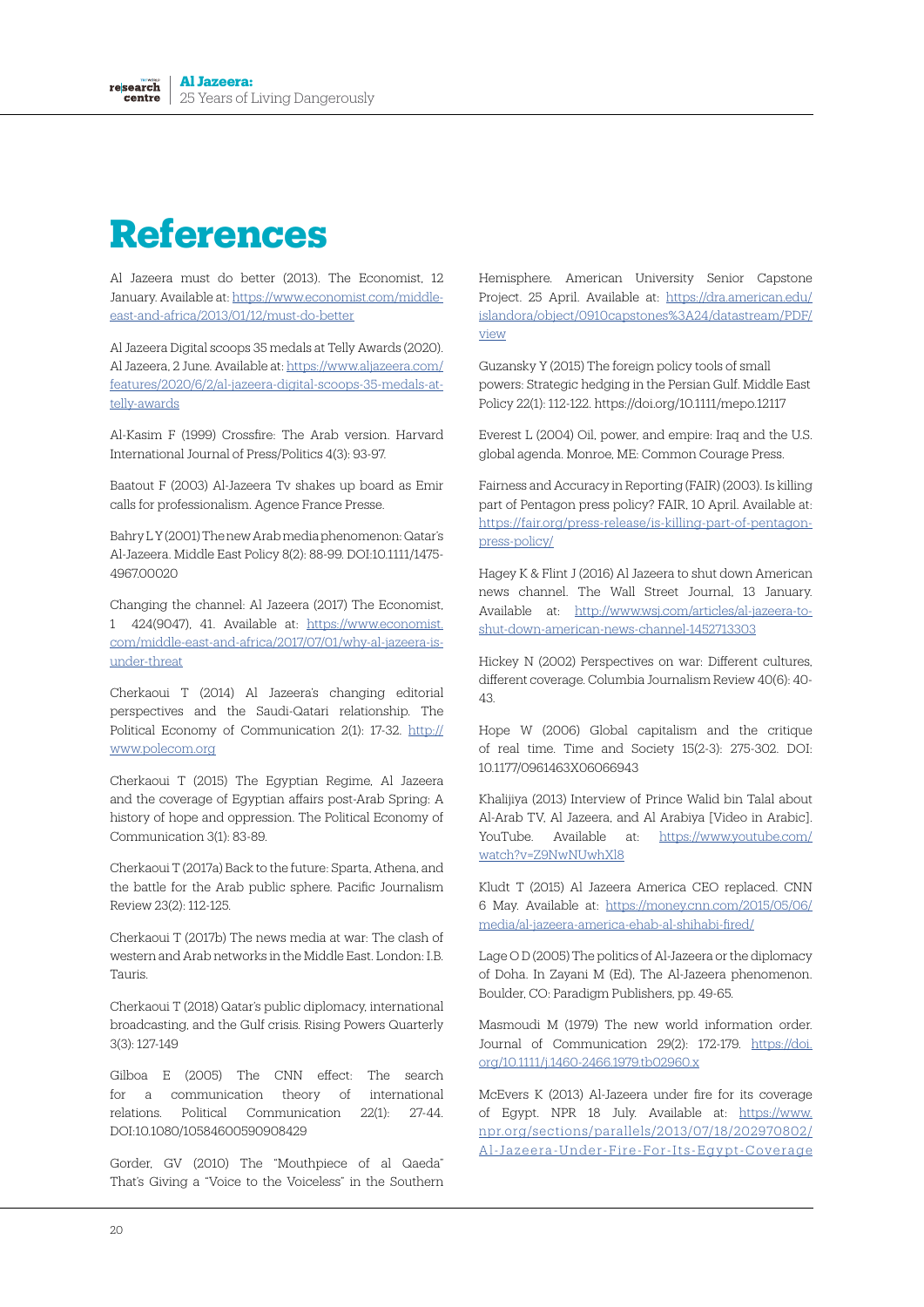McNally P (2012) CNN, Al Jazeera and NPR win awards for Arab Spring coverage. Journalism.co.uk, 5 April. Available at: https://www.journalism.co.uk/news/cnn-al-jazeera-nprarab-spring-coverage-peabody-awards/s2/a548676/

McNamara M (2013). Critic's notebook: Al Jazeera goes all American. Los Angeles Times, 20 August. Available at: http://www.latimes.com/entertainment/tv/showtracker/ la-et-st-0820-aljazeera-goes-all-american-20130820-story. html

Mejalli WHA (2019) Analyzing Al-Jazeera Arabic online news articles during the development of the war in Yemen. Master's Thesis, University of Oslo, Norway. Available at: https://www.duo.uio.no/bitstream/handle/10852/70323/ Oslo-Master-Thesis.pdf?sequence=1&isAllowed=y

Miles H (2005) Al-Jazeera: How Arab TV news challenged the world. London: Abacus.

Paterson CA (2007) International news on the internet: Why more is less. Ethical Space: The International Journal of Communication Ethics 4(1/2): 57-66.

Powers S (2009) The geopolitics of news: The case of the Al Jazeera network. PhD Thesis. University of Southern California, Los Angeles. Available at: https://www. academia.edu/556090/The Geopolitics of the News The Case of the Al Jazeera Network

Powers S (2012) The origins of Al Jazeera English. In Seib P (Ed) Al Jazeera English: Global news in a changing world. New York, NY: Palgrave MacMillan, pp 5-28.

Reese S D (2006) Theorizing a globalized journalism. In Löffelholz M, Weaver D and Schwarz A (Eds) Global journalism research: Theories, methods, findings, future. London: Blackwell.

Reuters (2011) Special report: Al Jazeera's news revolution. Reuters, 17 February. Available at: https://www.reuters. com/article/aljazeera-idCNLDE71F29S20110217

Sakr N (2001) Satellite realms: Transnational television, globalization, and the Middle East. London: I. B. Tauris.

Sanders B (2017) How corporate media threatens our democracy. In These Times. Available at: https:// inthesetimes.com/features/bernie-sanders-corporatemedia-threatens-our-democracy.html

Shafer J (2014) What's more rare—A unicorn or an Al Jazeera America viewer? Reuters, 9 July. Available at: https://www. reuters.com/article/idUS246640755820140709

Sullivan K and Pincus W (2005) Paper says Bush talked of bombing Arab TV network. Washington Post, 23 November. Available at: https://www.washingtonpost.com/wp-dyn/ content/article/2005/11/22/AR2005112201784.html

Swisher C (2018) We made a documentary exposing the "Israel lobby." Why hasn't it run? Forward, 8 March. Available at: https://forward.com/opinion/396203/wemade-a-documentary-exposing-the-israel-lobby-whyhasnt-it-run/

Thussu DK (2006) International communication: Continuity and change. (2nd ed). London: Hodder Arnold.

Thussu DK (Ed) (2007) Media on the move: Global flow and contra-flow. Routledge.

Tibon A (2018) Qatar promised U.S. Jewish leaders: Al Jazeera documentary on D.C. "Israel lobby" won't air. Haaretz, 8 February. Available at: https://www.haaretz. com/us-news/.premium-qatar-to-u-s-jewish-leaders-aljazeera-israel-lobby-film-won-t-air-1.5803936

YPulse (2021) News consumption & trust report. Available at: https://www.ypulse.com/report/2021/06/09/newsconsumption-and-trust-report/

Whitaker B (2011) Al-Jazeera—How Arabic news channel became a key player in global media. The Guardian, 20 September. Available at: https://www.theguardian.com/ media/2011/sep/20/al-jazeera-arabic-channel-key-player

Wildermuth N (2005) Defining the "Al Jazeera effect": American public diplomacy at a crossroad. Medias Res  $1(2)$ 

Zayani M and Sahraoui S (2007) The culture of Al Jazeera: Inside an Arab media giant. Jefferson, NC: McFarland & Company.

Zayed D (2011) Al Jazeera TV makes waves with Tunisia coverage. Reuters, 22 January. Available at: https://www.reuters.com/article/uk-tunisia-jazeeraidUKTRE70K25N20110121

Zednik R (2002) Inside Al Jazeera (Perspectives on war). Columbia Journalism Review 40(6): 44-47.

Zelizer B (1992) CNN, the Gulf War, and journalistic practice. Journal of Communication 42(1): 66-81. https:// doi.org/10.1111/j.1460-2466.1992.tb00769.x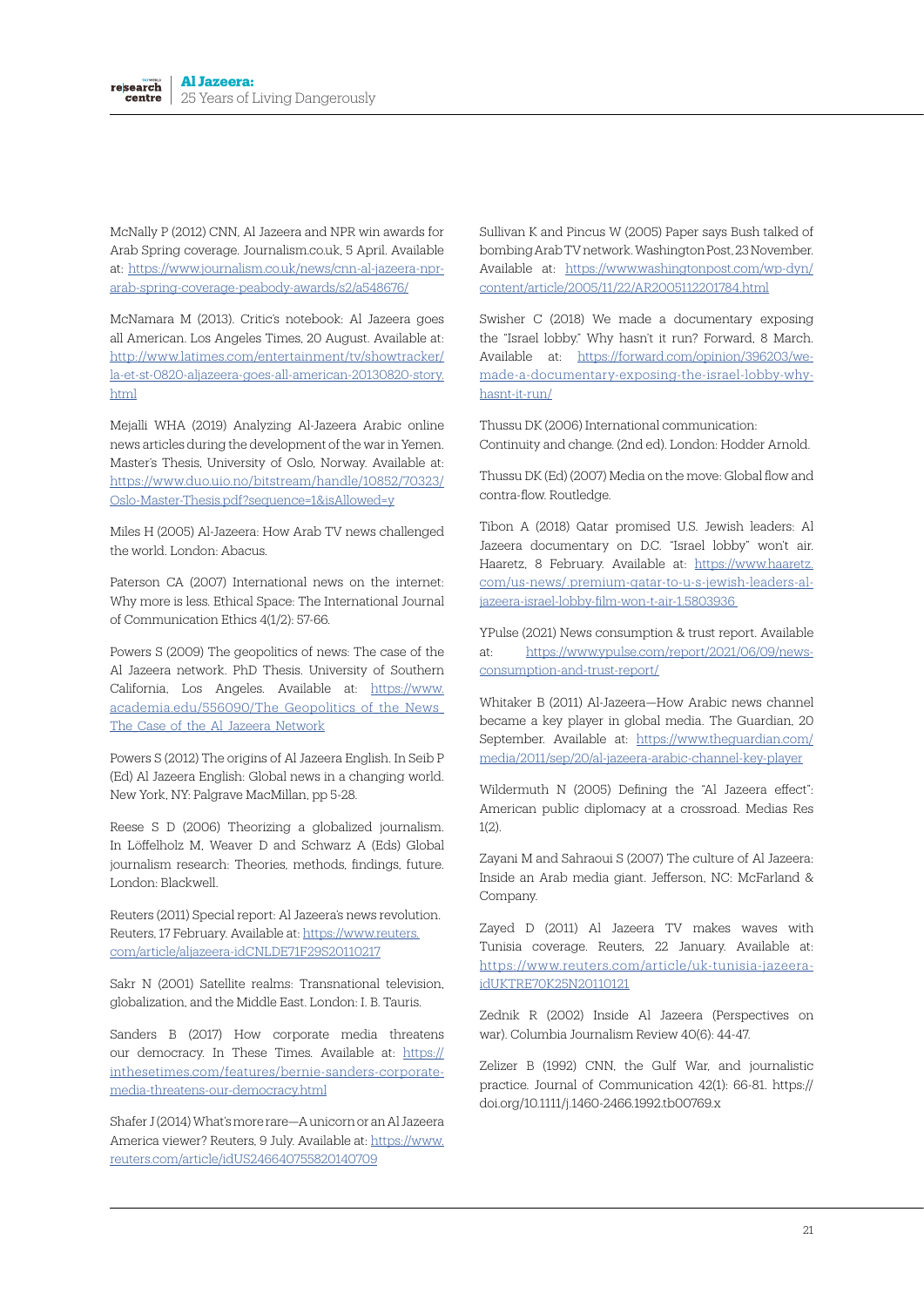